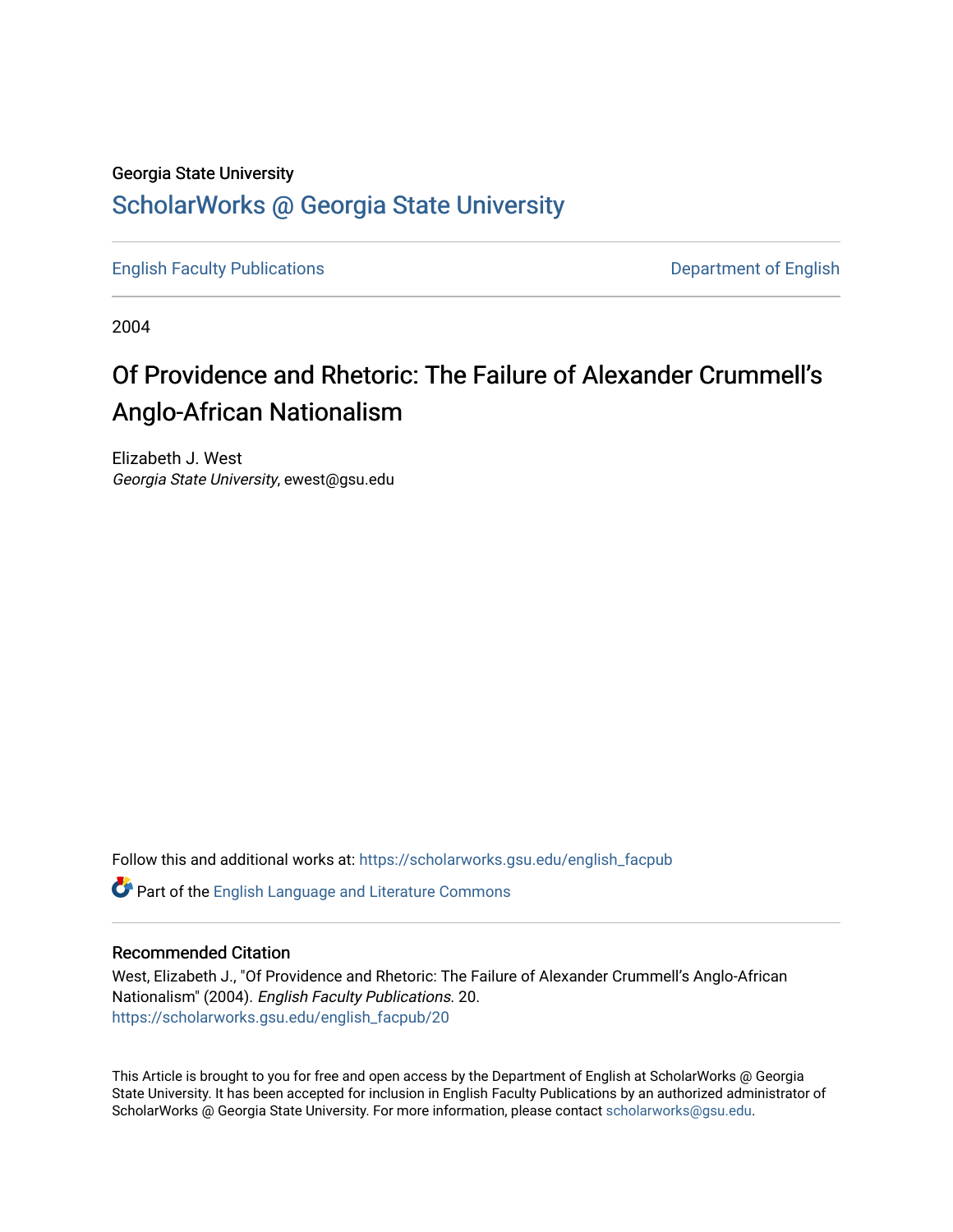## Of Providence and Rhetoric: The Failure of Alexander Crummell's Anglo-African Nationalism

By Elizabeth J. West, Dept. of English, Georgia State University

#### Background: From America to Liberia

On May 29,1849 black leaders in Philadelphia called a meeting to address their concerns over the rising influence of the Colonization Society. Founded in 1816, the American Colonization Society was organized and supported by prominent whites who, for varying reasons, believed that free blacks should be removed from the United States. Through the efforts of the Colonization Society, Liberia was founded as a colony of the United States. Many white proponents of black expatriation were influenced by the real threat of slave insurrections that were often led and incited by free blacks. Insurrections such as the 1739 Stono Rebellion in South Carolina, the 1800 rebellion led by Gabriel Prosser in Virginia, and most notably the Haitian Revolution in the 1790s reminded white America that its black population represented a real and constant threat to white life as well as white rule. For many whites, this threat to life and authority was accompanied by the additional prospect of black and white sexual unions that could render America a mongrel nation. While there were colonizationists who claimed that they were promoting a plan that best served blacks, few abolitionists subscribed to the scheme.

For the most part, blacks and their white abolitionist sympathizers accused the colonizationists of merely devising a scheme to maintain slavery. The controversy over the Colonization Society, as well as the announcement of Frederick Douglass's attendance, resulted in a significant crowd at the meeting house in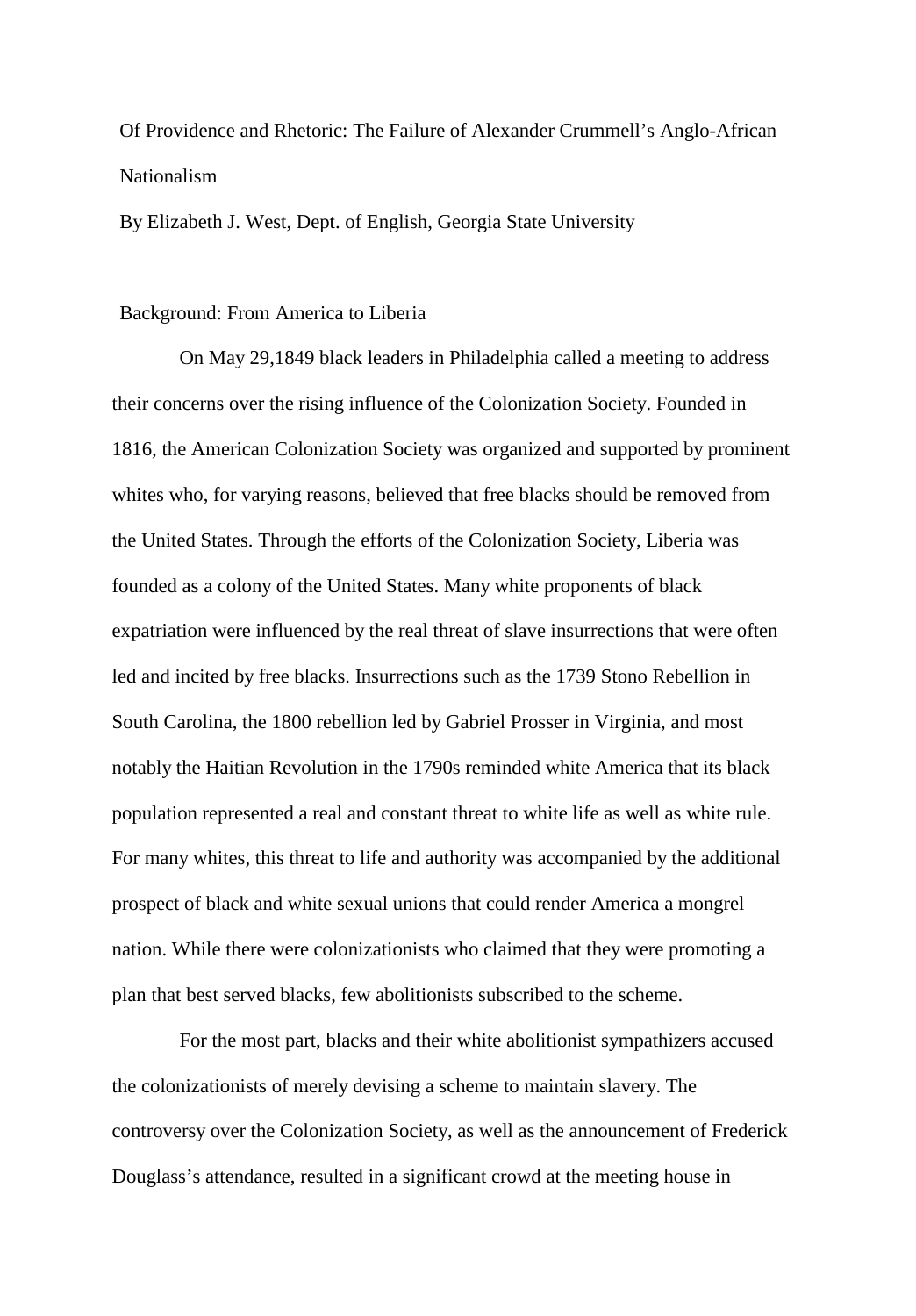Philadelphia. Although Liberia had declared its independence in 1847, few black Americans regarded it as a viable opportunity for freed blacks. Overwhelmingly, free blacks in antebellum America saw America as their home and saw themselves as rightful heirs to America's promise of liberty and justice for all. They deemed the Colonization Society a threat to the fulfillment of this promise and its emigration objective as a mere self-serving scheme designed to remove free blacks from America. Those who had come to hear Douglass and to discuss their concerns agreed that the Colonization Society sought to preserve a class system that cast blacks as an underclass slave sector and whites as a free ruling class.

At the close of this meeting, organizers formalized their conclusions and recommendations in a set of resolutions that were published later in the June 15, 1849 issue of *The North Star.* The fourth resolution consisted of the committee's expression of gratitude to Alexander Crummell, New York native and black Episcopal minister, for his "watchfulness and zeal . . . in promptly transmitting to his native land [the U.S.] the warning of [the] enemy's movements."<sup>[1](#page-27-0)</sup> The enemy --the American Colonization Society --had dispatched agents to Britain to solicit funds and support in transporting free blacks to Liberia. Crummell had traveled to England in 1847 ostensibly to solicit funds for his black Episcopal mission. While there, he transformed his fundraising campaign into a prolonged stay after he accepted an offer to attend Queen's College. Crummell emerged from his five year stint in England with a degree from Queen's College, but unlike his black activist peers at home, Crummell softened his harsh stance on colonization.

Although Crummell and Douglass were revered and respected in abolitionist and black activist circles, in the 1850s and 1860s they found themselves on different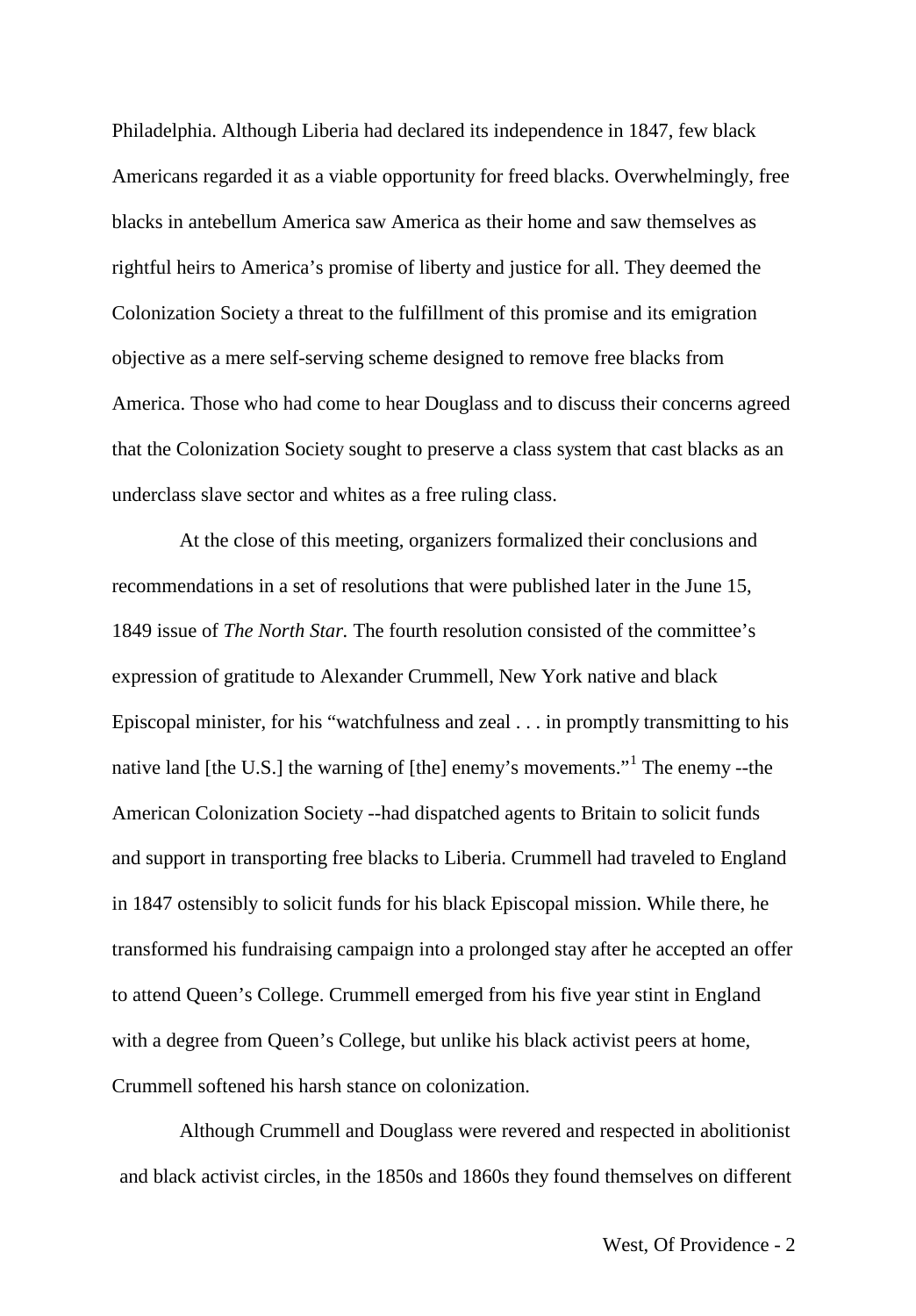sides of the colonization debate. Douglass continued to publish criticisms of colonization, including personal accounts of blacks who had lived in or traveled to Liberia. He was resolute in his argument that America was the home of blacks who were born and had labored on American soil. Douglass further pointed to the colonizationists' misrepresentation of Liberia as an idyllic refuge for black emigrants. In an 1855 issue of *Frederick Douglass' Paper*, he recorded the impressions of Mr. William Nesbit who, after spending several months in Liberia, painted a disillusioning picture. Nesbit found Liberia's climate unbearable for blacks born in the United States. Foremost, however, was his report that over time, black settlers in Liberia demonstrated a "tendency to retrograde and fall back to heathenism," and, paradoxically, that the settlers engaged in an alarming mistreatment of natives.<sup>[2](#page-28-0)</sup>

Crummell, who had a decade earlier been celebrated by his peers in America for his watchful eye of the colonizationists abroad, was by the mid 1850s a crusader for colonization. Numerous extant communications and publications show that Crummell energetically and enthusiastically advocated for the colonization of Liberia. He had begun to speak publicly in support of colonization before he left England. In an 1852 address, "Hope for Africa," before the Ladies' Negro Education Society in England, Crummell's advocacy for colonization is evident. Citing Sierra Leone as the example of successful colonization, Crummell weaved a narrative that united concepts of colonization and providence. He explained that the three hundred years of misery and suffering wrought in slavery and the slave trade was "permitted by the Divine will and providence," and that the mystery of God's plan was unfolding as "the recaptured Africans taken to Sierra Leone, civilized and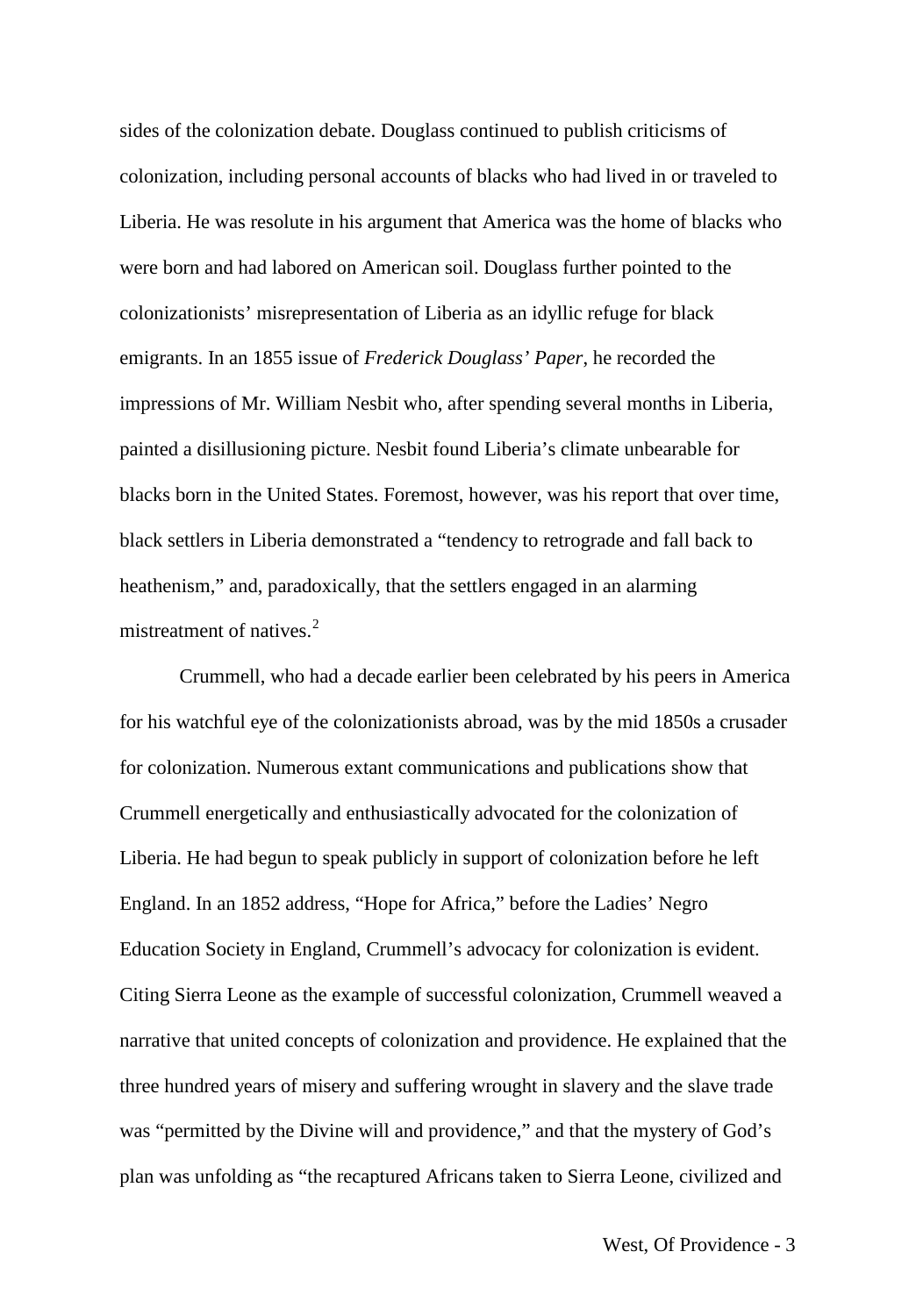Christianized, [felt] all of a sudden, an irresistible desire to return to the land of their birth."[3](#page-29-0) In this address, Crummell laid the foundation for the rhetoric that would define his colonizationist zeal.

Unlike many white advocates of black emigration, Crummell did not connect emigration to the ill treatment and lack of opportunities suffered by free blacks in the United States. Although it was after he carefully considered the lack of options for one such as himself in the racist North that Crummell chose to make his home in Liberia, he did not highlight this concern as central to his decision to forego a return to America. Crummell knew all too well that a black man was unlikely to realize his desire to assume the life of minister and scholar in America's high church. Returning to America with a distinguished degree only to be relegated once again to second class citizenship in both the government and the church was too humbling a prospect for Crummell. Despite his fear of the certain humiliation that awaited a would-be black intellectual like himself, he would not construct the image of Liberia as a refuge for downtrodden and dejected blacks from America. On the contrary, he carved an image of himself and fellow black emigrants as agents of providence coming to Liberia to lead native Africa to Christian redemption and civilization. His rhetoric of providence better fit his autonomous and authoritarian self-image. He found unacceptable the alternative image of one cast out to a pagan and uncivilized land. Crummell spent the better part of his life speaking out against slavery and racism; however, as his modern biographer, Wilson Moses, notes Crummell was "conservative, elitist and establishmentarian."[4](#page-29-1) Turning away from the dismal outlook of his future in America, Crummell arrived in Liberia in 1853 with his family, hopeful for a life as church leader and intellectual.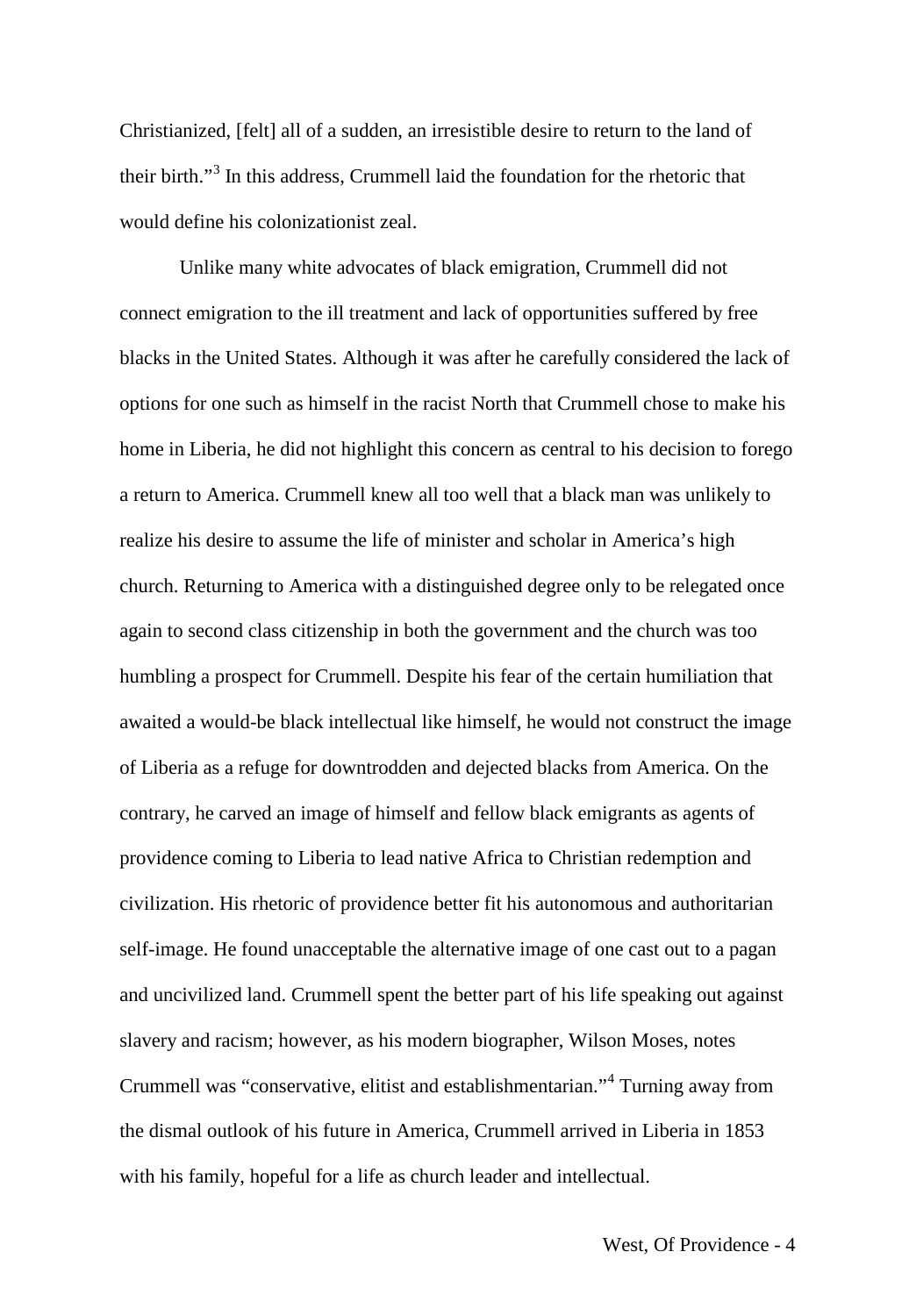Alexander Crummell's near twenty year stint in Liberia under the auspices of the Episcopal Church does not appear predicated on any early rooted convictions he held about the religious redemption of Africans nor about the eventual autonomy of African nations. In fact, as a minister and crusader for abolitionism and the rights of free blacks in the racist north of the 1830s and 1840s, Crummell spent his early activism calling for America to live up to its promise of liberty and equality. The young Crummell believed, as did many of his black contemporaries, that blacks should stay and fight for their rightful place and rewards in what was now their homeland, America. However, Crummell's battles with the Episcopal Church opened his eyes to the alienation that black intellectual ambition invited, even among white church brethren in the North. While his degree from Queen's College offered him a sense of vindication against those white church leaders in America who had refused him entry into the seminary, this triumph was short-lived. With degree in hand, Crummell's options were few. He, thus, turned his attention to Liberia, which he believed would prove the birthplace of an Anglo-African nation mirroring its parent nation, America, and led by educated and industrious blacks from America.

#### Liberia: The Wilderness and the New Light on the Hill

Crummell departed England for Liberia hoping that he was about to participate in the building of a black-Anglo nation on the African continent. He envisioned a black Liberia that would rival the Anglo-Saxon civilizations of England and America. British and American ties to Trans-Atlantic slavery and racial discrimination contradicted their claims of civility and greatness, but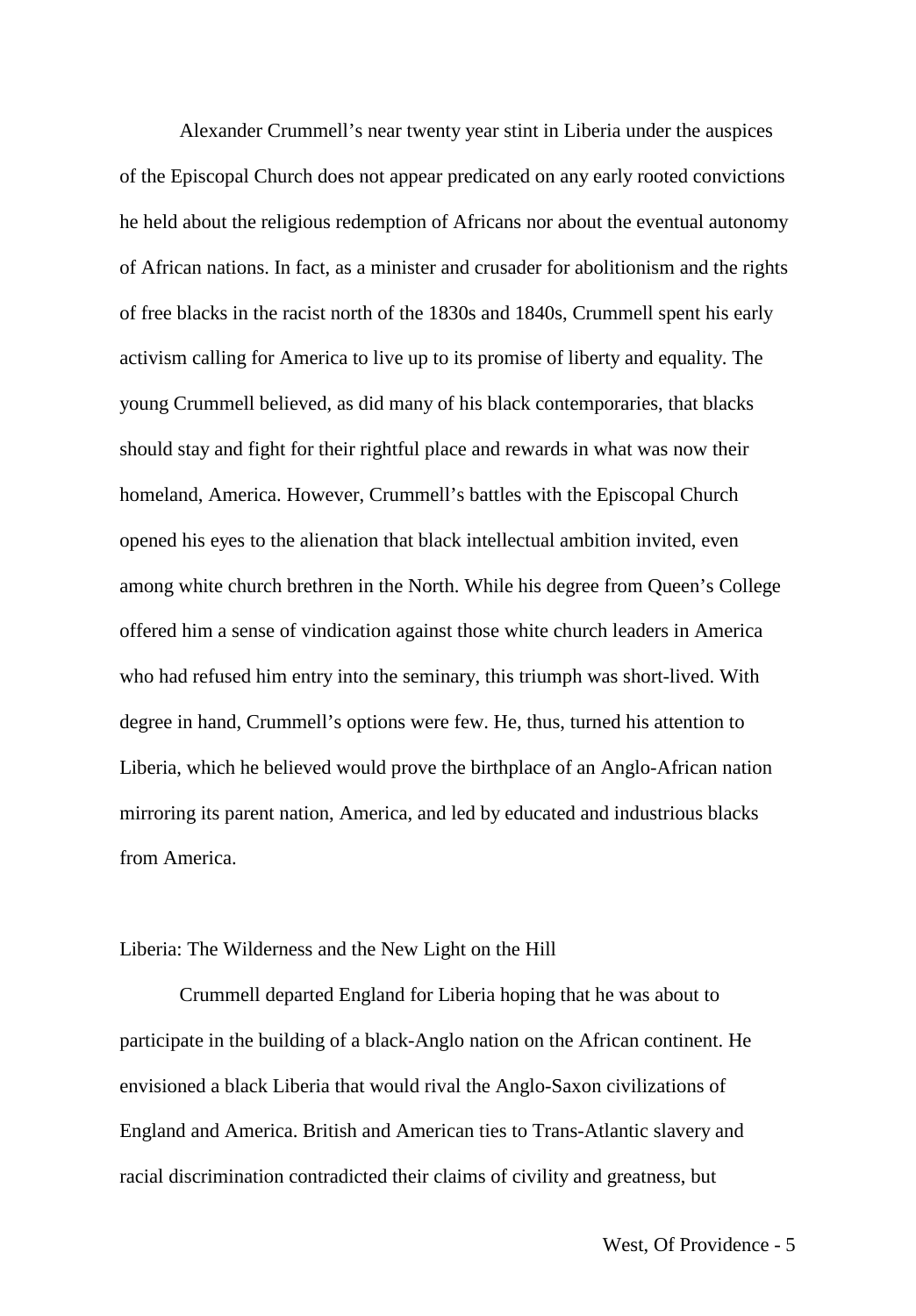Crummell nevertheless, embraced their rhetorics of national superiority. While he often expressed a greater reverence for British culture, he made a significant borrowing from America's early patriarchs who espoused a providential rhetoric that validated their usurpation of native peoples and lands. Crummell envisioned a great AngloAfrican nation as the product of Liberian colonization, and he invoked the Puritan's rhetoric of providence to legitimate the means to that end. Providence, that term that was central to the early Puritan collective identity and later the concept that spurred American expansionism, found a central place in Crummell's nationalist vision. The Puritans' typological construct of themselves as divine agents of God's providential will would pave the way for centuries of unchecked white exploitation. They were God's pilgrims, the new Israelites --and America, the new Canaan. They were to build the new light on the hill and await the second coming of Christ. Incidental realities such as extermination of native people, confiscation of native homelands, and exploitation of black labor were the unpleasant fallout of divine destiny. Crummell appropriated this rhetoric of the conquerors, providing a prophetic note to his discourse that was at once nationalist and emigrationist. Crummell's reverence for the religion and culture of the white Atlantic informed his ambitions for Liberia, and he never seemed to acknowledge the irony of painting the black emigrants to Liberia in the likeness of America's Pilgrims. Crummell failed to recognize that the white Pilgrims who brought their Christianity and their civilization to America did so at a mortal cost to the native population. If he and other black emigrants fashioned themselves in the likeness of America's Pilgrims, their presence symbolized an ominous future for the very souls that he aimed to save on the African continent.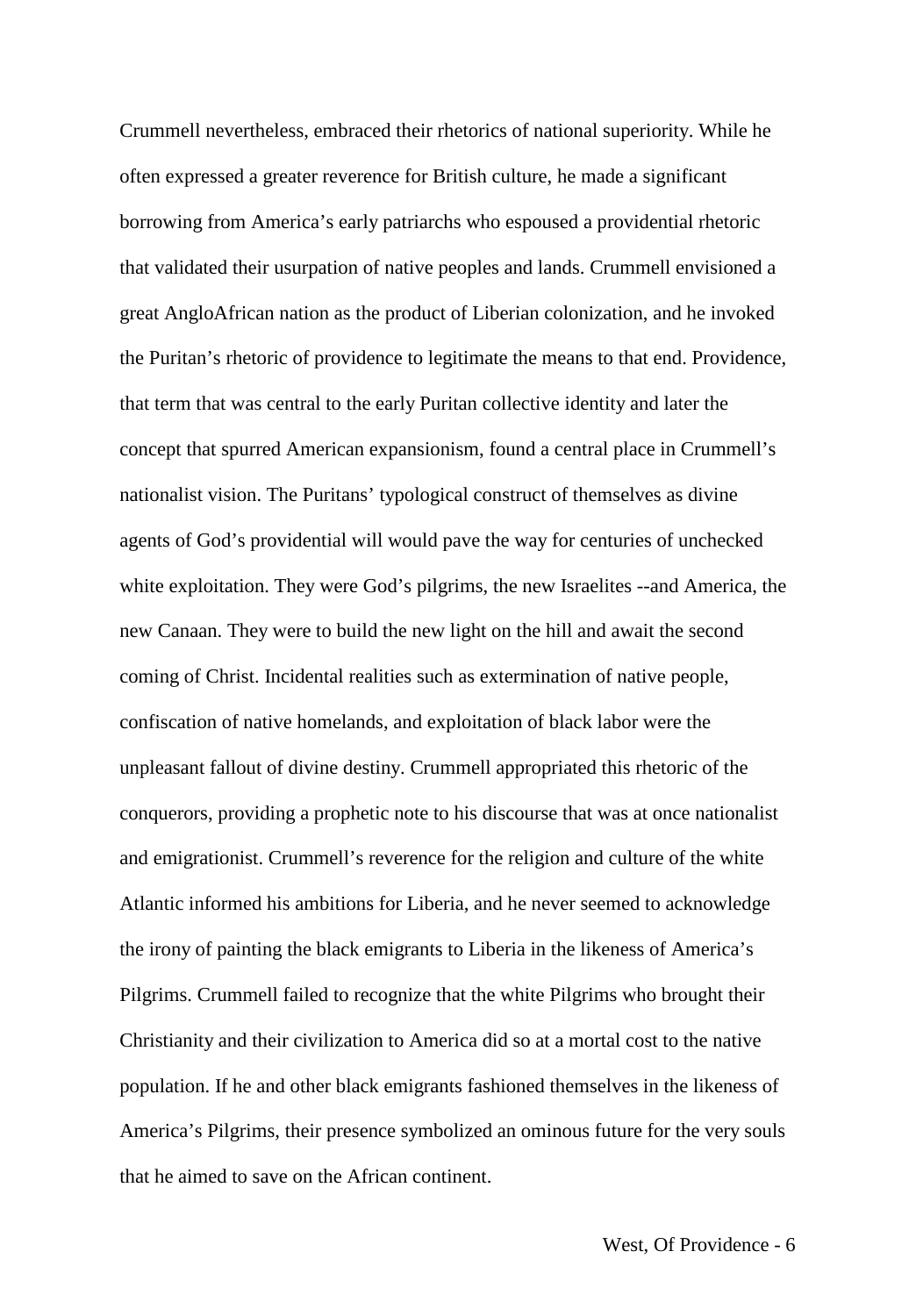Although his own father was a native African, Crummell found little in the culture of continental Africans that he imagined worthy of informing his vision of a black Anglo-African nation. He considered the economy, the education and the social conventions of the white world worthy of emulation. Failing to recognize the legitimacy and worth of the native people of Liberia, Crummell simply presumed that these were a people and a society in need of improvement. In Crummell's estimation, that improvement entailed an Anglo-informed makeover with a black emigrant leadership that would in his words, "organize the native labor . . . introduce regulating and controlling law among them . . . gather their children into schools, in order to train their intellects; to make these people civilized and Christian people."<sup>[5](#page-30-0)</sup>

While on the one hand Crummell called on blacks from America to return to their homeland, on the other, he asked them to commit to a nationalist idealism that varied little from the cultural imperialism imposed by whites on African and American shores. Crummell blindly forged a rhetoric of Western superiority that, like his American models, called on native people to recognize their evident inferiority and thus submit to their cultural superiors. He summoned them to forsake their languages and their gods and maintained that by adopting the superior English language and converting to Christianity, Africans would build a nation worthy of comparison to the West. It is perhaps this contradictory and self-denigrating nature of his rhetoric that left Crummell a confirmed outsider, after nearly twenty years in Liberia. His nationalistic writings in Liberia represent the paradox of borrowing the conqueror's discourse to free oneself. Crummell armed himself with the very language and discourse that had sanctioned the enslavement of black Africans. He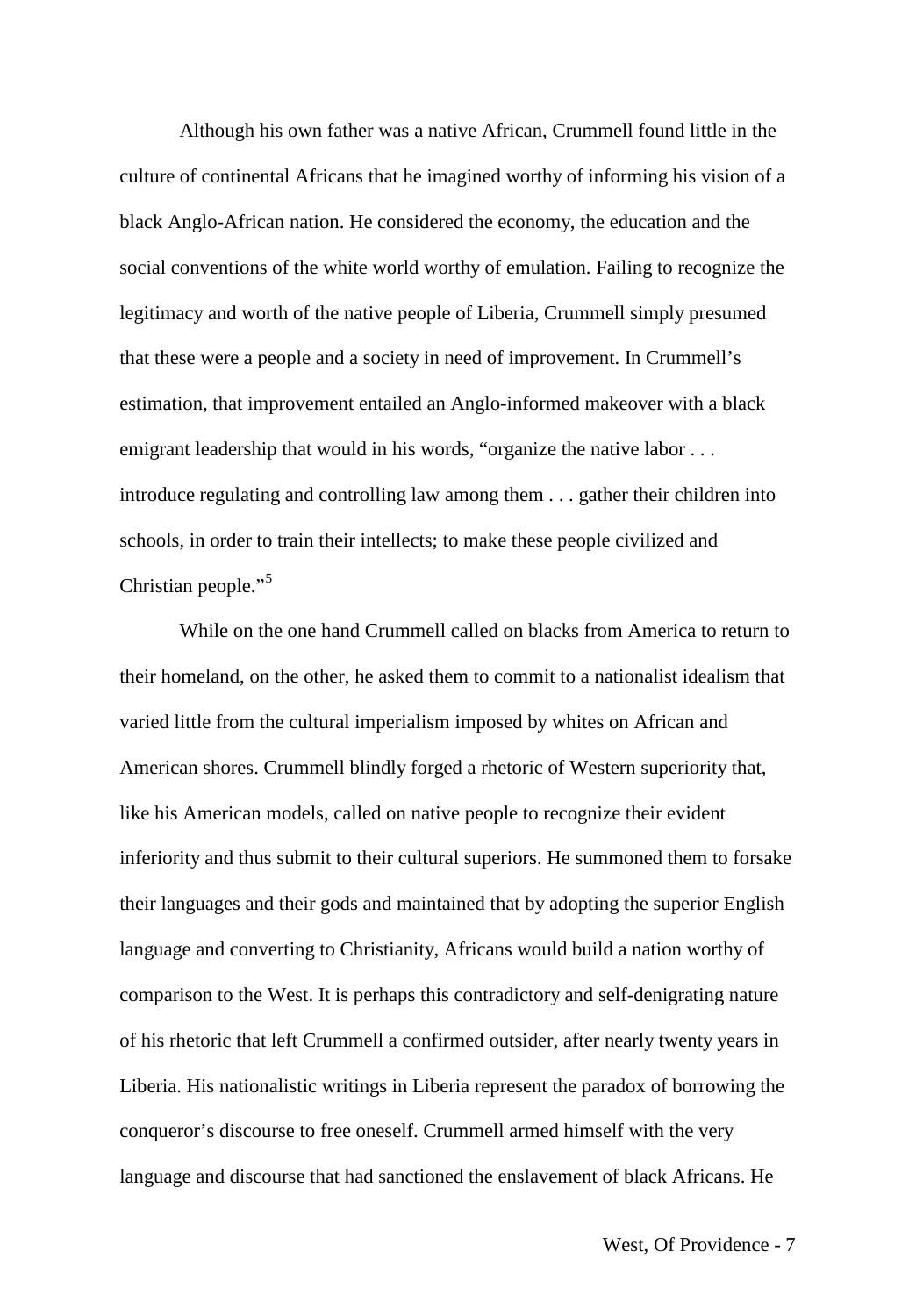attempted to merge his black nationalist rhetoric with his deference for Westernrooted paradigms of civilization. The result, however, was a self-annihilating discourse that could imagine black progress only as a manifestation of Western Civilization. There was little African in Crummell's Africa, and in the end, his schismatic rhetoric left him disconnected from the very people he hoped to uplift.

Crummell and fellow black clergy such as the renowned theologian and emigrationist, Edward Blyden, offered numerous public communications on the success and divine purpose of the Liberian mission; however, the settling of Liberia was fraught with divisiveness among the emigrants themselves. AmericoLiberians were divided along color lines (mulatto and darker skinned blacks); they were also divided along class lines that were determined by an individual's pre-emigrant status as either free or slave, educated or illiterate, skilled worker or farm laborer. There was no monolithic cultural identity shared by the emigrant population, and oftentimes tensions between the emigrants proved more threatening to the mission than the strife between natives and settlers. [6](#page-30-1)

Crummell failed to recognize the internal tensions that plagued the black settlers, and he was unable to see the stark difference between the American Pilgrims and the black emigrants to Liberia. In Crummell's mind the sign and the signified were universally transportable --the providential language of the American Pilgrims could be transported to signal the divineness of the emigrant mission in Liberia. America's Pilgrims traveled from England to the New World seeking the freedom to practice their own form of Christianity, free of persecution: they considered themselves God's divine people --Puritans --called upon like the biblical Israelites to fulfill a covenant between God and themselves. They deemed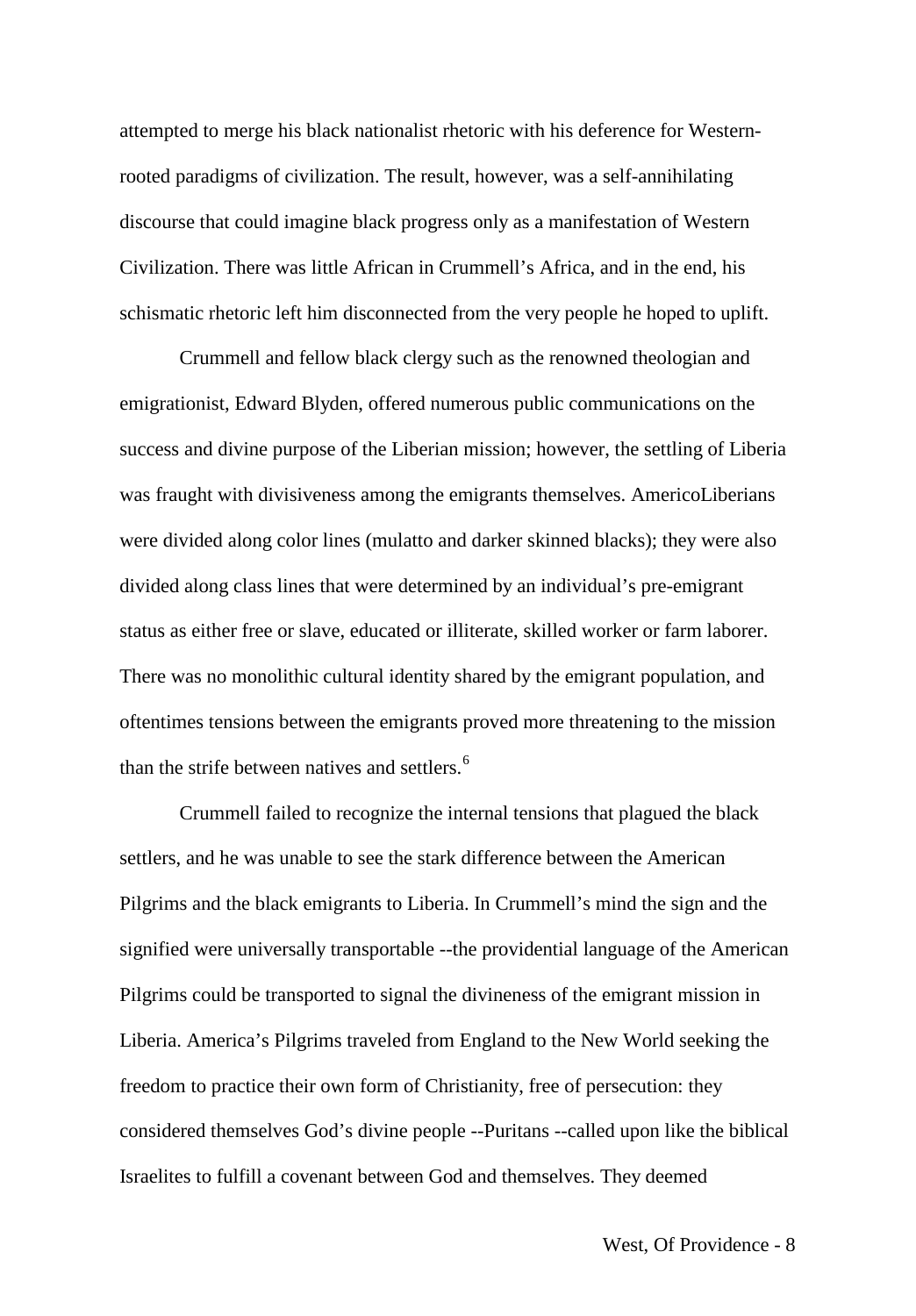themselves the fulfillment or manifestation of Old Testament prophecy. In particular, they would bring to fruition the prophecy of the New Canaan that God promised the ancient Israelites. While they were not Jews or the descendants of Jews, their suffering at the hands of the then current religious persecutor --the English government and the Church of England --was no less divine. This typological exegesis, the reading of one's self or one's mission as a symbol and a presage of some biblical figure or event, predated the Puritan experience in America but set cultural roots there. As these self-proclaimed inheritors of the New Jerusalem successfully settled New England, their rhetoric came to define the mission of peopling America.<sup>[7](#page-30-2)</sup> They determined that they were the chosen people, and while some, such as William Bradford, would proclaim that spreading the word of the Gospel was among their purposes in removing to the New World, their establishment of a church in America was not precipitated by a call to convert and welcome native people into their religious fold.<sup>[8](#page-30-3)</sup> Theirs was a mission independent of native cooperation, and with a steady influx of settlers pushing into the interior, the Puritan vision of their New Jerusalem was safe from the threat of annihilation at the hands of native people.

Contrastingly, Crummell's new Jerusalem required the conversion of Liberia's native people --a conversion that he expected simply through their acceptance of Western Civilization as superior. Crummell's nationalist rhetoric echoed the histories recorded by Pilgrim fathers such as Increase Mather, Cotton Mather, John Winthrop, and William Bradford, who deemed the founding of America a fulfillment of biblical prophesy. However, without the imperialist tools of commerce and military might, Crummell's mere supposition that Western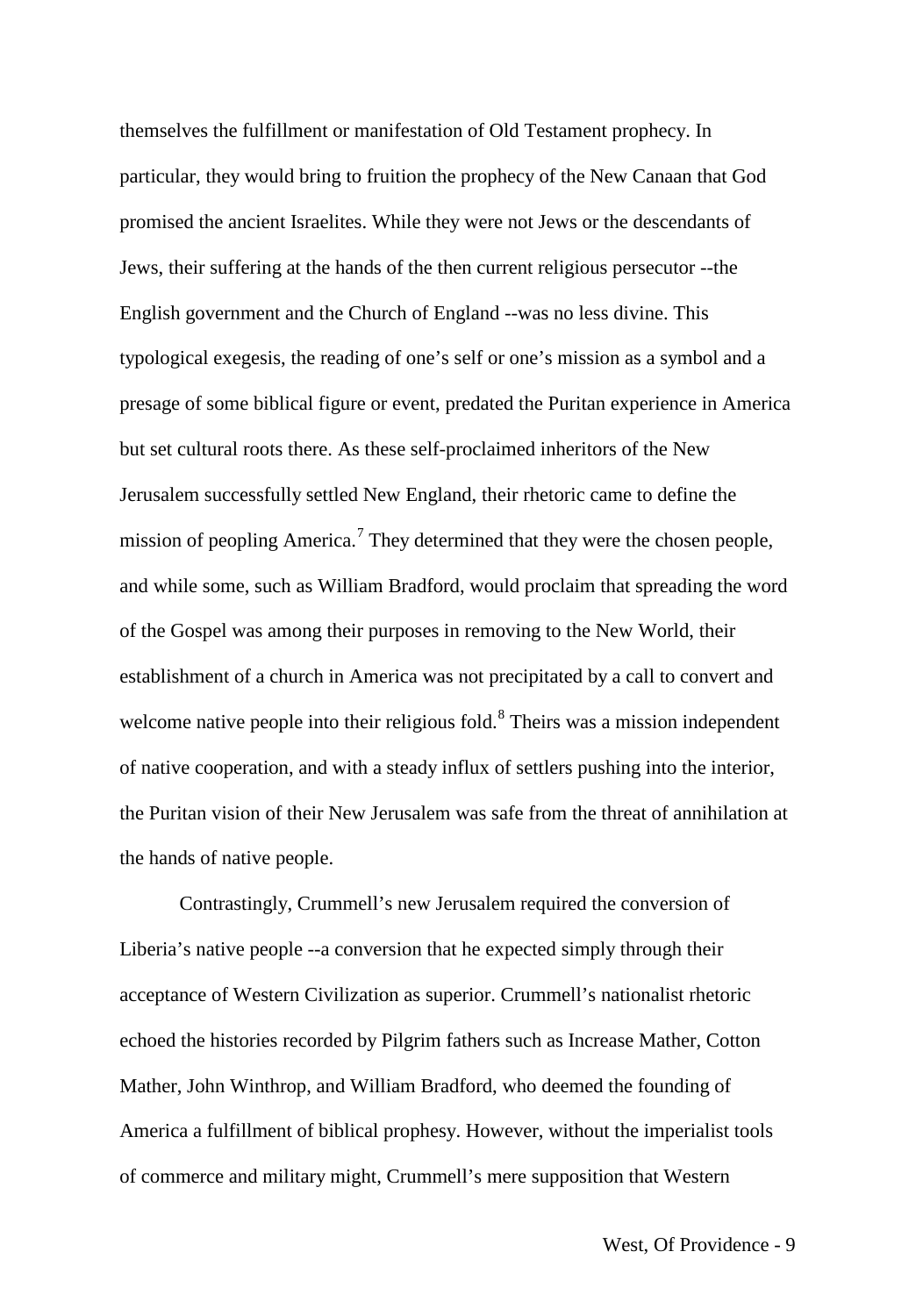Civilization should be the model for a new Africa was not enough to move native Liberians. In his interpretation of Christianity in America, Crummell failed to recognize the central role that physical might and economic exploitation had played in the transformation of America into a Christian land. He was armed simply with his rhetoric and the scant funds he could solicit from the church and other sympathizers --not sufficient resources for nation building.

#### Rhetoric and Logistics

Crummell couched his colonialism in a providential rhetoric that maintained God as the master orchestrator; however, he was pragmatic in his vision of transforming the Liberian wilderness. He campaigned mightily, seeking both monies and bodies for the Liberia he envisioned, but as evident by today's population count of five percent AmericoLiberians, he and fellow colonizationists were unable to influence significant numbers of blacks to emigrate to Liberia. Crummell was not unaware of the inherent problem of a low emigrant population. Several years after his arrival to Liberia, he expressed his concern over this problem. With no mincing of words, Crummell succinctly explained, "We need immigration. We are poor in men and women. We do not number over 14,000 emigrant citizens."<sup>[9](#page-30-4)</sup> This shortfall in emigrant numbers jeopardized the growth that he considered key to a longstanding Liberian nation --one whose design was to be cast in the mold of America.

Borrowing from one of America's expansionist visionaries, Crummell outlined the physical dimensions of the Liberia he envisioned: "We need this day for the great work before us, in a region of not less than 500,000 square miles, we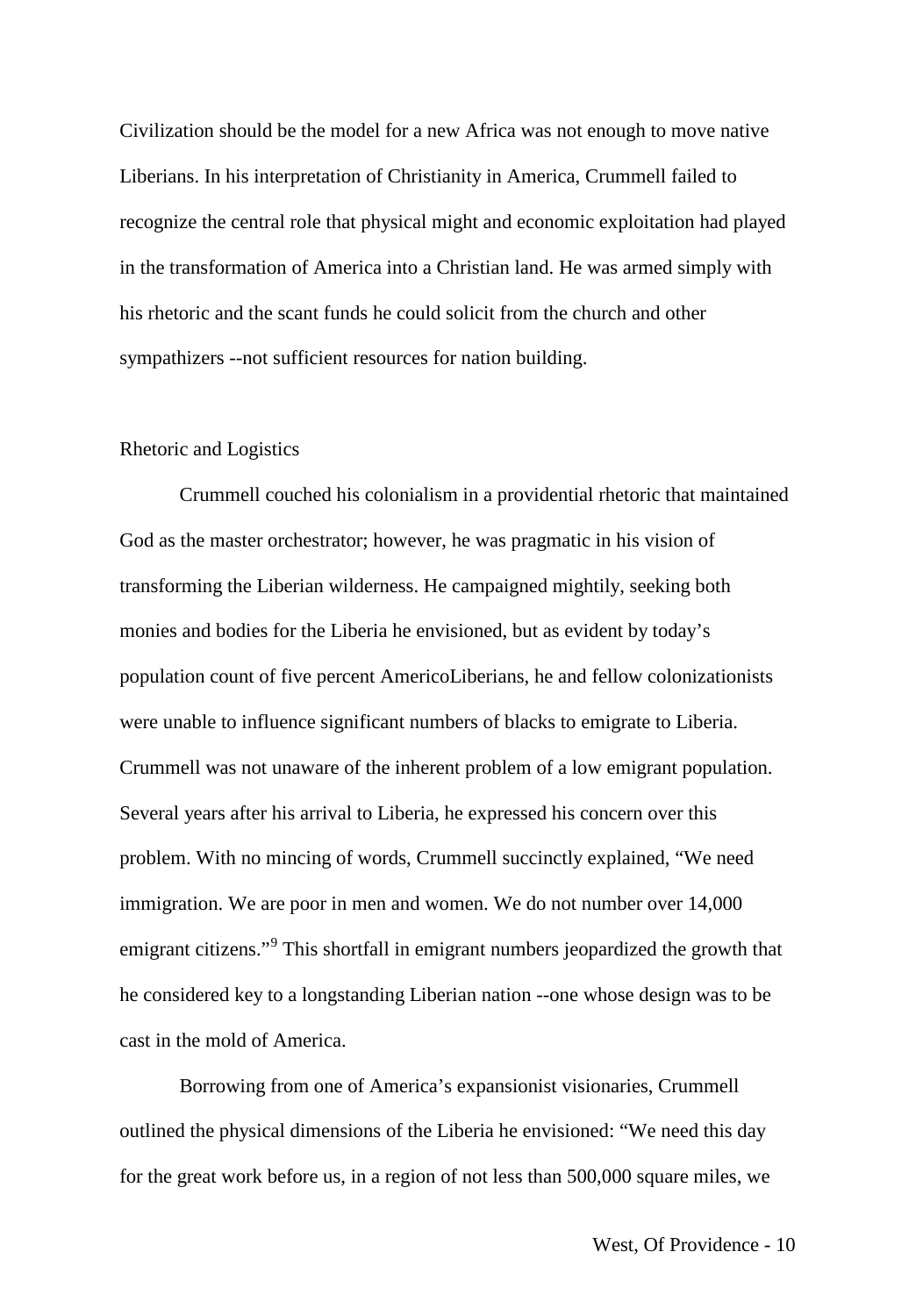need, I say, not less than 50,000 civilized men. We ought to be traveling onward through the land, and to appropriate and modify a remark of De Toqueville's, to be 'peopling our vast wilderness at the average rate of at least five miles per annum.'"[10](#page-30-5) Like De Toqueville, Crummell seemed indifferent to the population of natives that lived in the "vast wilderness" that he hoped to occupy.

Like the white settlers who invaded American shores, the black emigrants to Liberia found themselves in conflict with the native inhabitants. Emigrant settlements were established by the removal of native people: settlers acquired property rights and indigenous people were removed through legal agreements and war. Not unlike his American counterparts, Crummell overlooked the less than conciliatory relationship between settlers and native inhabitants, concerning himself primarily with what he deemed the great end of the mission. Crummell differed little from the first Liberian emigrants, who, arriving in 1820 under the auspices of the American Colonization Society, presumed that their prosperity in their New Canaan was imminent. Almost immediately, however, the first settlers were met by native Africans who engaged them in war over the land they hoped to claim.<sup>[11](#page-30-6)</sup> By the time Crummell arrived in 1853, black settlers and native Africans were locked in conflict, and Crummell would never witness the growth in the settler population that he had envisioned.

Crummell's understanding of the emigrants' severe numbers disadvantage probably heightened his promotion of English culture in Africa. The emigrants would not realize the needed numbers to forcibly occupy significant tracts of land or to confidently rule; therefore, native Liberians had to be persuaded that they should submit to a superior way of thinking and doing, and emigrants had to be reminded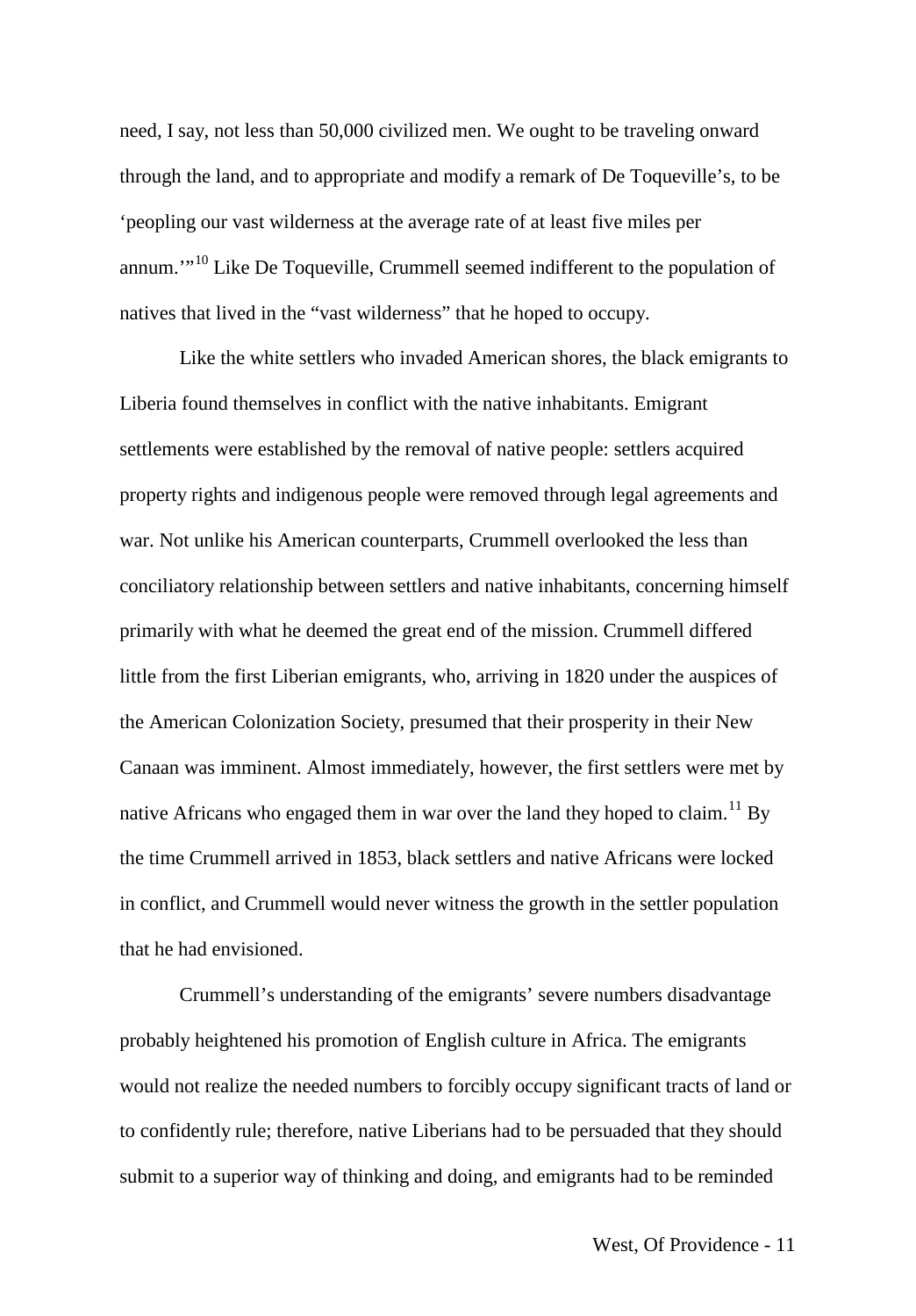that they had been called to this civilizing mission. While Crummell was no advocate of slavery, he was willing to consider that it had been a medium for the fulfillment of God's divine plan. He would not deny that the enslavement of Africans was a human atrocity, but he imagined that this horror would bring eventual enlightenment to Africa. He suggested that one of the most significant consequences of slavery was the introduction of the English language to Africans. In one of his many addresses commemorating Liberia's independence, we find Crummell making the case for this belief. He instructs his fellow AmericoLiberians that their acquisition of English was tied to their providential mission in Liberia:

> Two years ago to-day [1858], when we were assembled . . . to celebrate our National Anniversary, I was called up . . . to make a few remarks. And perhaps some, who are here, may remember that, in setting forth a few of the advantages we pilgrims to these shores possess, for a noble national growth and for future superiority; I pointed out among other providential events the fact, that *the exile of our fathers from their African homes to America* [italics mine], had given us, their children, at least this one item of compensation, namely, the possession of the Anglo-Saxon tongue . . .<sup>[12](#page-30-2)</sup>

The languages of Africans signaled their inferiority, and thus, by Crummell's argument were unfit instruments for civilization: "Because Africans languages are marked by 'the absence of clear ideas of Justice, Law, Human Rights, and Governmental Order' they are an inadequate medium to move African people to a civilized state."[13](#page-30-7)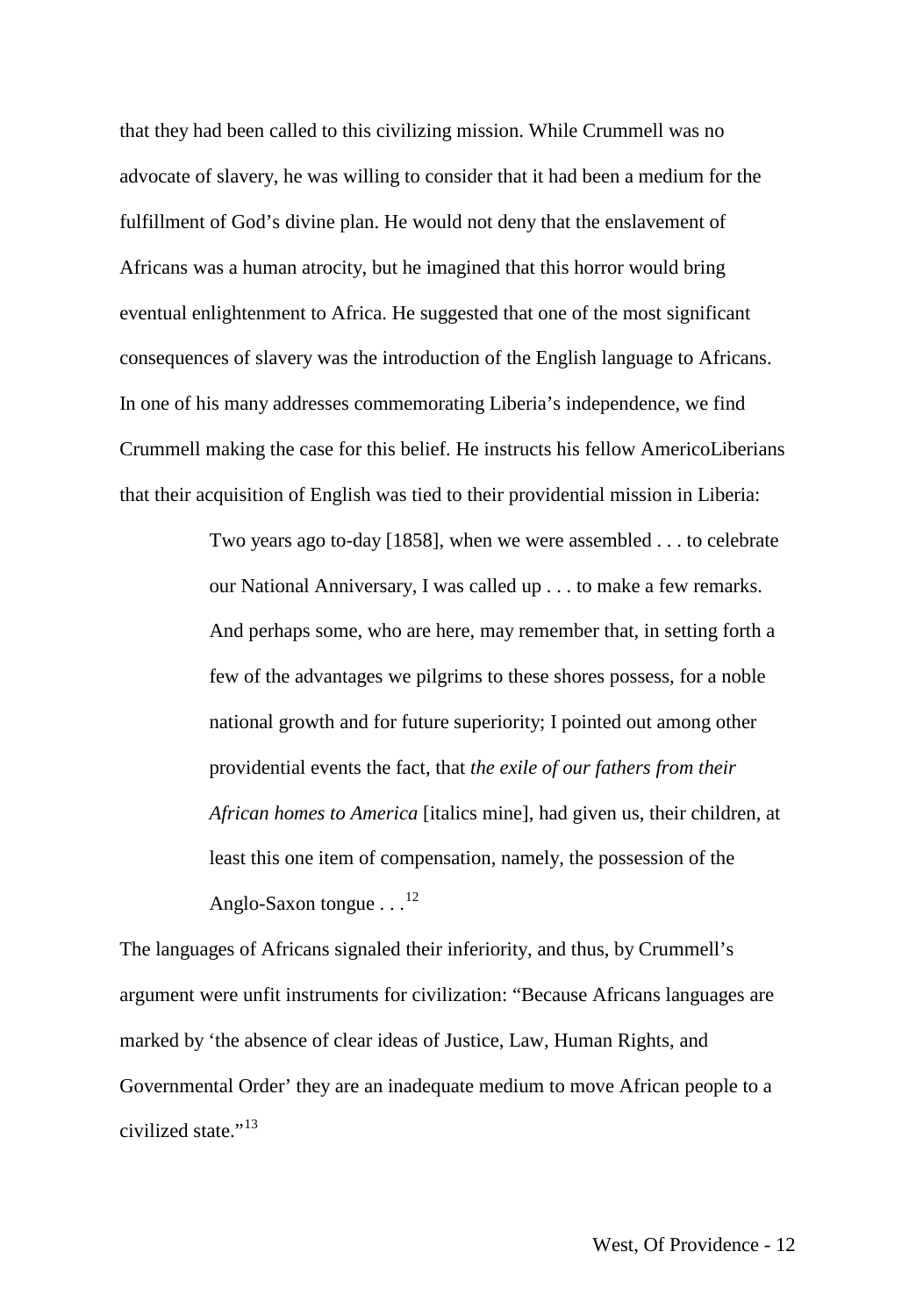Crummell argued that the English language provided blacks an important tool with which to pave Africa's way to civilization. Civilizing Africa was not simply an arbitrary worldly quest: in Crummell's worldview, civilizing Africa was a providential edict, and the first Liberian emigrants represented the beginning of this special mission. He described their goal as a "most certain mission of enlightenment and elevation," and proclaimed that AmericoLiberians were "planted in this spot, on these shores [for] the promotion of grand civilization and human blessedness."<sup>[14](#page-30-8)</sup> Crummell predicated his vision of African uplift on the presumption of Africa's inferiority.

Echoing Anglocentric negations of Africa and her people as possessing no signs of civilization, he speaks of Africa as the most wretched example of humanity:

> Thrown thus back upon herself, unvisited by either the mission of letters, or of grace, poor Africa, all the ages through, has been generating, and then reproducing, the whole brood and progeny of superstitions, idolatries, and paganisms, through all her quarters. And hence the most pitiful, the most abject of all human conditions! And hence the most sorrowful of all histories! The most miserable, even now, of all spectacles!<sup>[15](#page-30-9)</sup>

Crummell found Africa (Western Africa) absent of history and significant achievements, but not without hope. He argued that many a contemporary great nation arrived to prominence out of a barbarous and pagan past, and Africa was destined for a similar rise. Through the influence of civilizing elements, Africa would be lifted, and "educated free colored men" would prove the primary agents of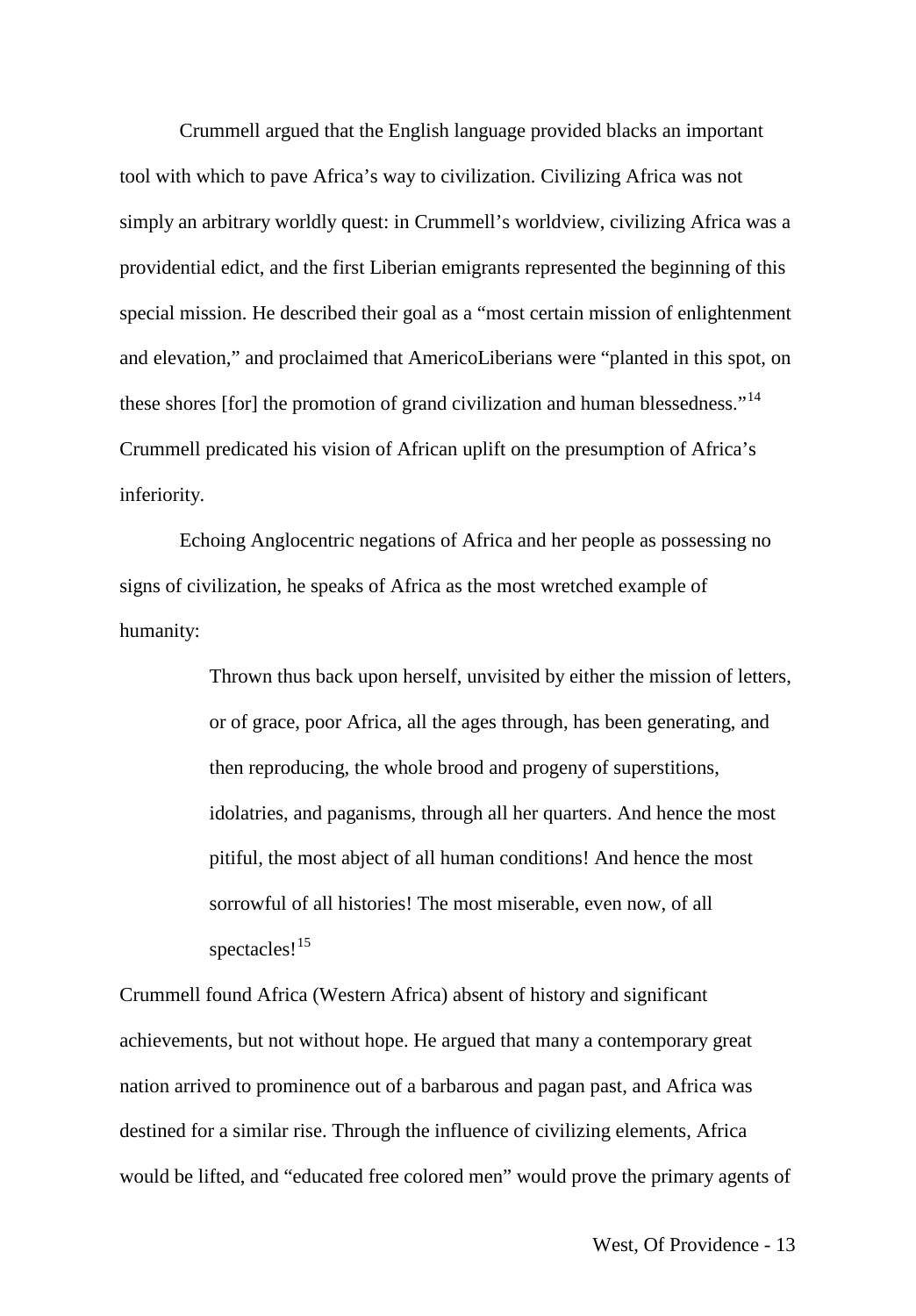this event.[16](#page-30-10) Crummell's elitist representations of national leadership reveal both his denigrating perceptions of native Africans, and also the beginnings of an elitist philosophy that he transformed into his "talented tenth" notion of leadership in post-Reconstruction America. Like the Anglo Puritans he emulated, Crummell constructed a rhetoric of colonization that represented God's divine will and coincidentally confirmed the emigrants as the earthly arbiters of this holy transformation.

According to Crummell, the end to Africa's benightedness was at hand: he argued that Africa would prove the fulfillment of the prophecy in Isaiah 60.3: "The Gentiles shall come to thy light, and kings to the brightness of thy rising." In a footnote Crummell explained that the evidence of Africa's impending salvation was manifested in what he deemed the natives' widespread desire for the Gospel. He claimed that the natives' yearning for a "higher religion" was so strong that more missionaries were needed: "[t]he missionaries on the Gambia find themselves utterly unable to meet the earnest solicitations of the Foulahs, the Jalofs, and other tribes in Senegambia. . . . The call is so earnest at Lagos, at Abbeokuta, and in the interior from the banks of the Niger. . . . At Calabar, and at the Gaboon, the missionaries have been obliged to refuse the earnest request of the natives for more teachers and ministers."[17](#page-30-4) Crummell's picture of natives yearning for the enlightenment of Westerners is reminiscent of similar images recorded by European explorers to new worlds. Christopher Columbus was among many who maintained a journal that painted the picture of a new land inhabited by peaceful, submissive natives --a land that investors might find worthy of exploration and settlement. Similarly, Crummell painted a picture of Africa that he hoped would inspire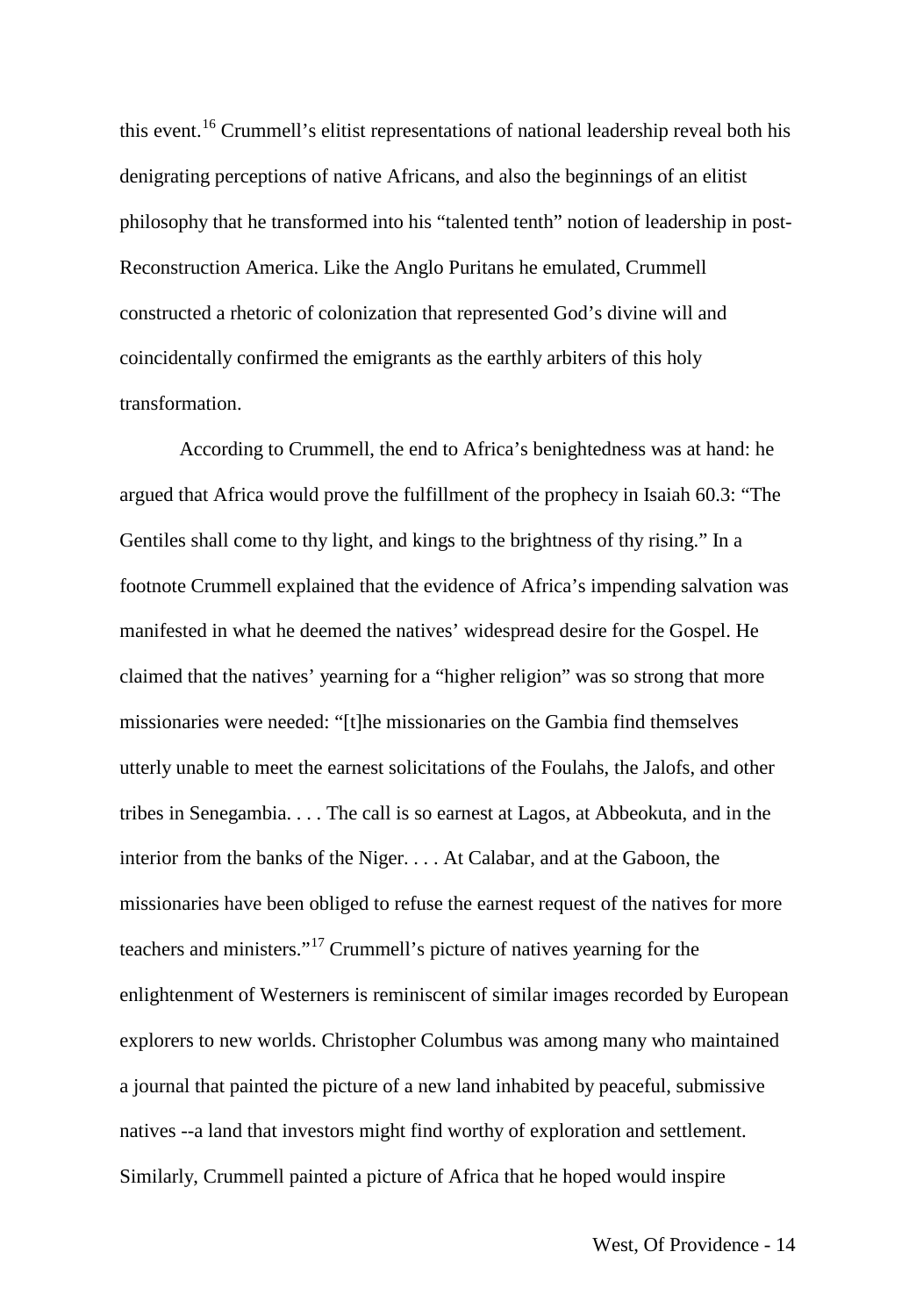immigration and investment. Reminiscent of Columbus, Crummell anticipated an audience that would consider the risk of hostile engagements between emigrants and natives less likely if natives were eager converts.

The readiness of native Africans for Christian enlightenment fits with what Crummell deemed the imminent colonization of Liberia and the role of emigrants in that divine plan. Colonization had not occurred by the simple manipulation of men, but rather had been a providential tool employed by God throughout human history. Crummell called on the Old Testament story of the Hebrews' plight in Egypt to make this case. He explained the resettlement of the Hebrews in Canaan as divine colonization: "[s]ee the way in which God brought them into Egypt. Note their four centuries of servitude there; and then, at length, their triumphal exodus under Moses."[18](#page-30-11) Such was the history of African immigration; after suffering centuries of exile from their native Africa, Africans were to return to their ancestral homeland to bring Christianity and civilization. This colonization also answered the missionary call of the Gospels: citing Matthew 28:19, Crummell proclaimed that the emigrants were answering Jesus's charge to his disciples to go out among nations, baptizing and teaching in the name of the Trinity.<sup>[19](#page-30-12)</sup> Africa's great age was at hand, and this emerging civilization required that the pre-Christian practices and beliefs of the natives be eradicated. Presuming that the act and the actor were separate entities, Crummell supposed that this negation of native culture did not presume a negation of natives themselves. He argued that the civilized world recognized the bravery and virtue of native Africans; it was, therefore, not a matter of the character of the native, but rather the matter of his heathenish ways. The natives' "heterogeneous idolatries" had caused the "gross darkness" that prevailed over Africa, and "by the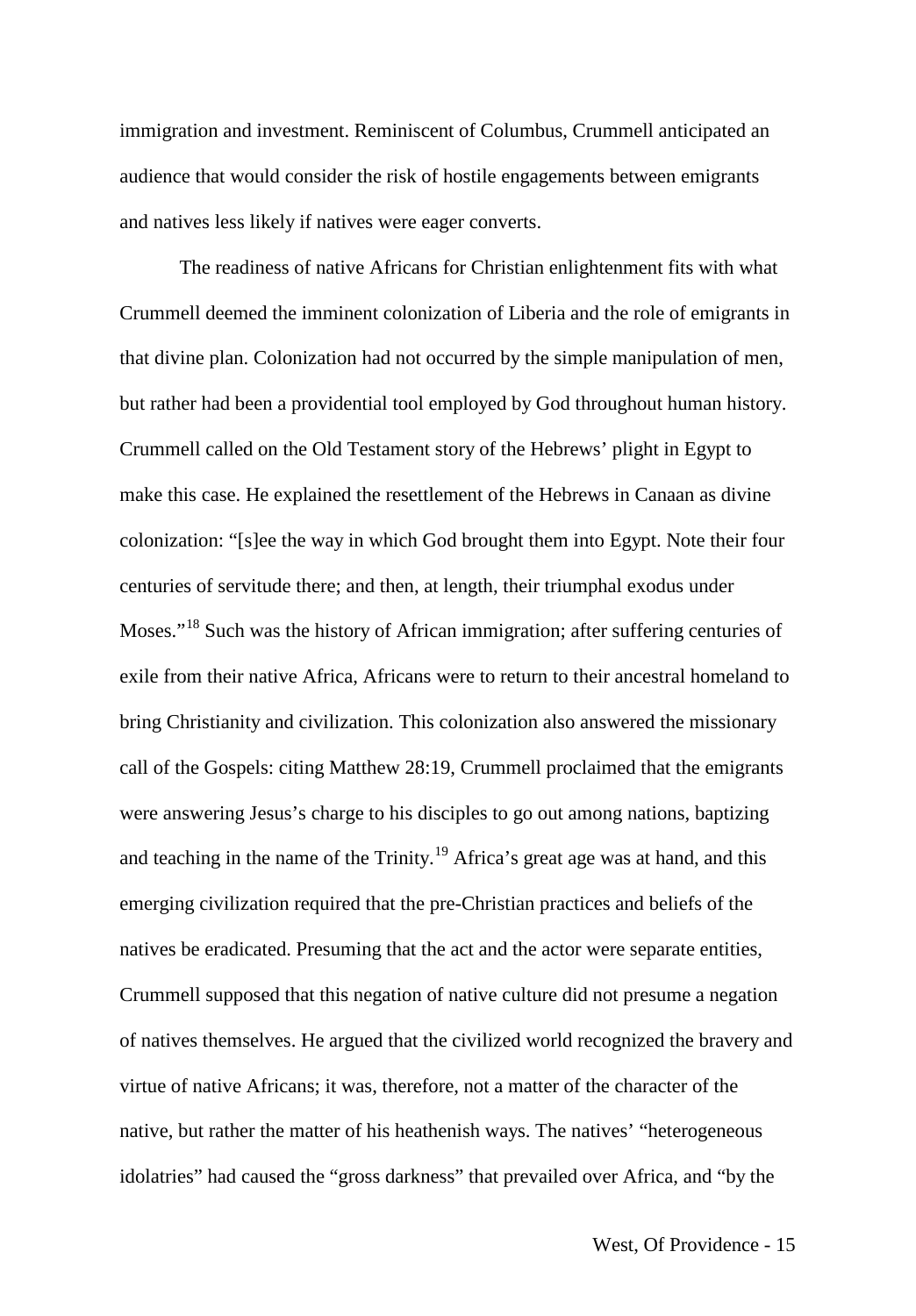ordeal of Sassywood, Fetiches, human sacrifices, and devil-worship, [was] devouring men, women, and little children."<sup>[20](#page-30-13)</sup>

Informed by his Anglocentric worldview, Crummell showed no deference to the spiritual beliefs and practices of native Africans. He found nothing worthy of praise in the culture of native Africans; therefore, without trepidation, he offered up Africa to Christendom. With indifference to the native population, he emphasized the need for colonial expansionism. In the event that native Africans proved resistant to the leadership of black emigrants, the emigrants should then follow the policies of their Anglo-American models who, "by a policy, alike skillful and Christian . . . quenched the ferocity of their Indian neighbours, and pushed their trade into the interior safe and unmolested."<sup>[21](#page-30-14)</sup> Delivered in a speech only two years before civil unrest would lead to the overthrow of the then AmericoLiberian led government, these words illustrate, again, Crummell's inability to distinguish the significant difference in circumstances between early Anglo-American settlers and the black emigrants to Liberia. Despite the rising dissention between natives and emigrants and the evident disadvantage in numbers for the emigrants, Crummell maintained a hegemonic rhetoric that painted the picture of a dominant emigrant presence.

The title of this 1870 speech, "Our National Mistakes and the Remedy for Them," indicates Crummell's awareness that the colonizing mission was failing. In fact, Crummell's focus here was the failure of the emigrants in their dealings with the native population. But Crummell again demonstrated the persistence of his imperialist vision as his concern for the natives was rooted in the presumption of their innate inferiority. He explained that the tensions between natives and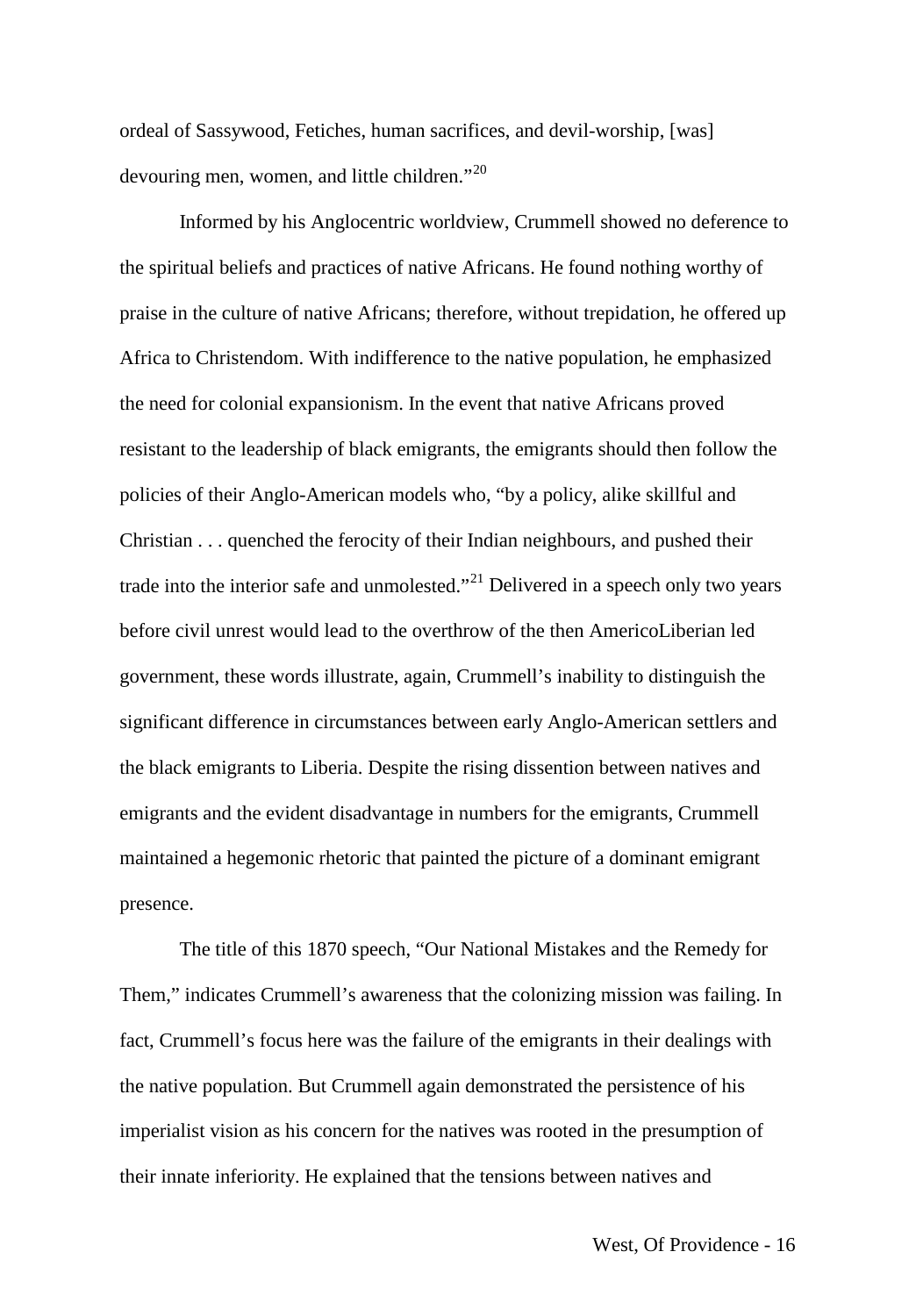emigrants were embedded in the abrupt shift in the position of the emigrants, who "were metamorphosed from the position of underlings to one of mastery."<sup>[22](#page-30-0)</sup> After living among native Africans for more than a decade, Crummell still held that they were a degraded people. Rather than consider that the tensions between natives and emigrants originated in the natives' desire and capacity for self rule, Crummell imagined instead that the conflict had grown out of the emigrants' mishandling of their native wards. According to Crummell, the stark contrast between the emigrants and their inferior kin led the emigrants to exaggerated notions of themselves, and even worse, the gulf between emigrant and native has led the emigrants to forget their duty to this population.

Crummell called on his fellow Liberians, that is, the emigrants, to change their treatment and perception of the natives. Reminiscent of white planters who spoke of the loyalty of their slaves, Crummell reminded the emigrants how faithfully the natives had served them and how they were thus worthy of their trust: "Have faith in the native. You have trusted him --trusted him to nurse your children --trusted him with your goods in trading --trusted your life in his hands, in fragile canoes --trusted yourself, unprotected, in his sequestered native villages. Go now to a farther length --trust him as a man."[23](#page-30-15) This challenge to the black settlers to find peace with their native kin and to recognize their humanity was almost immediately undermined by Crummell's subsequent warning that when natives refused emigrant leadership, those in power might have to respond with force. To those who would argue that the emigrants had no right to force their laws and regulations on the natives, Crummell offered a justification that was rooted in his presumption of emigrant authority. He supposed that the position and circumstances of the settlers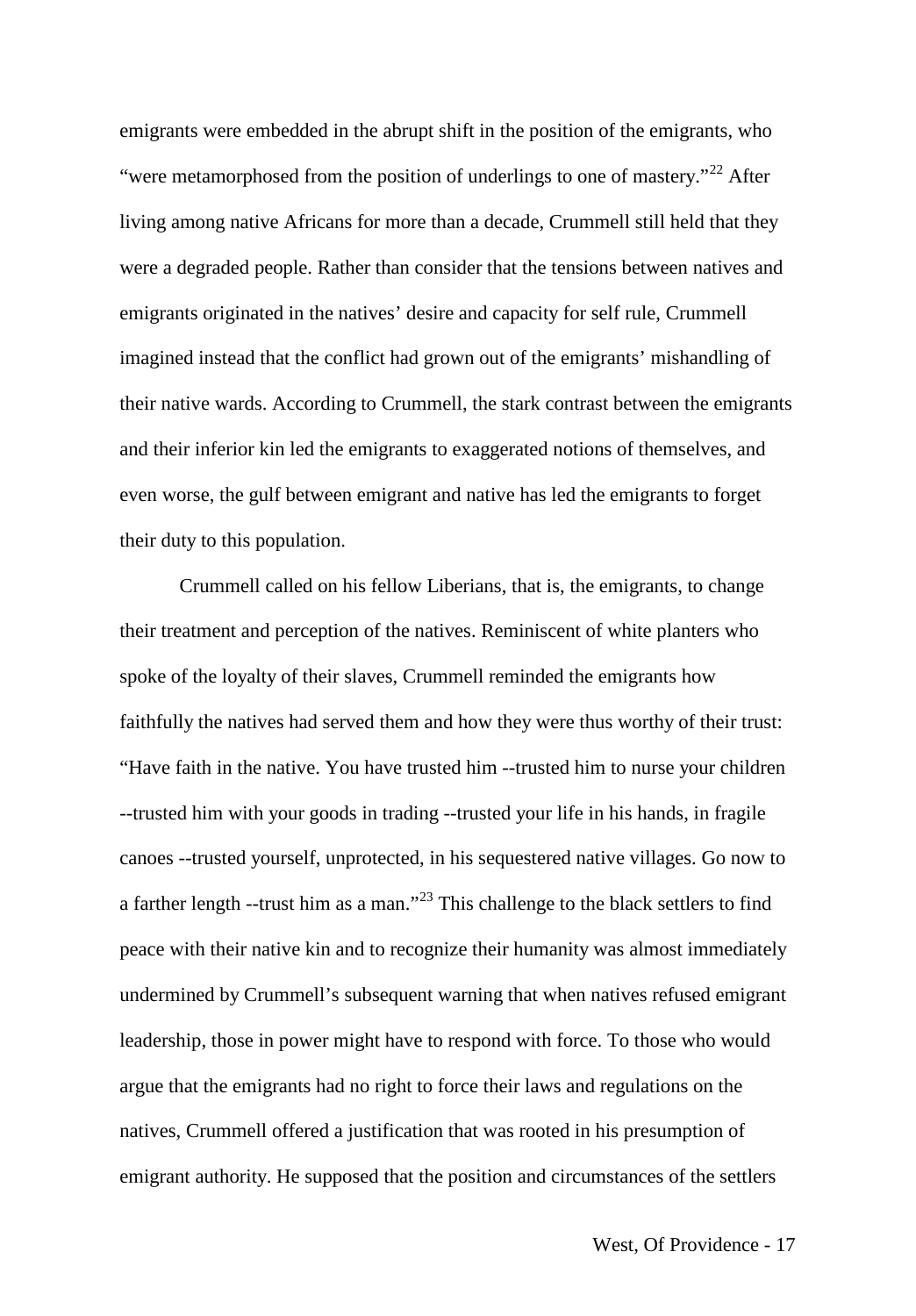rendered them "the guardians, the protectors, and the teachers of [the] heathen tribes."[24](#page-30-1) The particular position and circumstance to which Crummell alluded was the divinely sanctioned mission of the settlers. Because they had been called upon by God to serve as special agents for the redemption of Africa and its people, the emigrants were thereby acting out of God's ultimate will.<sup>[25](#page-30-16)</sup>

Crummell's presumption of divine agency allowed him to extend his Christian rhetoric to more secular nationalist concerns. He envisioned Liberia as a nation guided by Christian principles; thus, he found no conflict between his religious duty and his efforts to shape Liberia's government and economy. He was often criticized by church superiors for this seeming conflict of interest, but as Crummell revealed in his 1854 sermon, "God and Nation," he held firm to his conviction that his involvement in politics was consistent with his Christian duty: "my belief is that Christianity should permeate all the relations, and all the institutions of society; and hence that there is no true, faithful, exercise of the Christian ministry, unless that ministry causes the faith to touch everywhere with an illuminating, life-giving energy."<sup>[26](#page-30-7)</sup> Having thus affirmed the appropriateness of his secular crusades, Crummell plunged himself into national affairs. He was particularly interested in Liberia's economy, arguing that commerce was a natural outgrowth of religious enlightenment. He argued that "[t]here are few secular agencies so life-giving, so humane, and so civilizing, as is commerce. Let a nation sleep the sleep of a century's dullness, and then some propitious providence draw towards it the needs and desires of the nations; and up it starts to life and vigor."<sup>[27](#page-30-8)</sup>

Crummell spoke passionately and frequently on commerce in Liberia, often detailing for would-be emigrants and supporters the particulars of Liberia's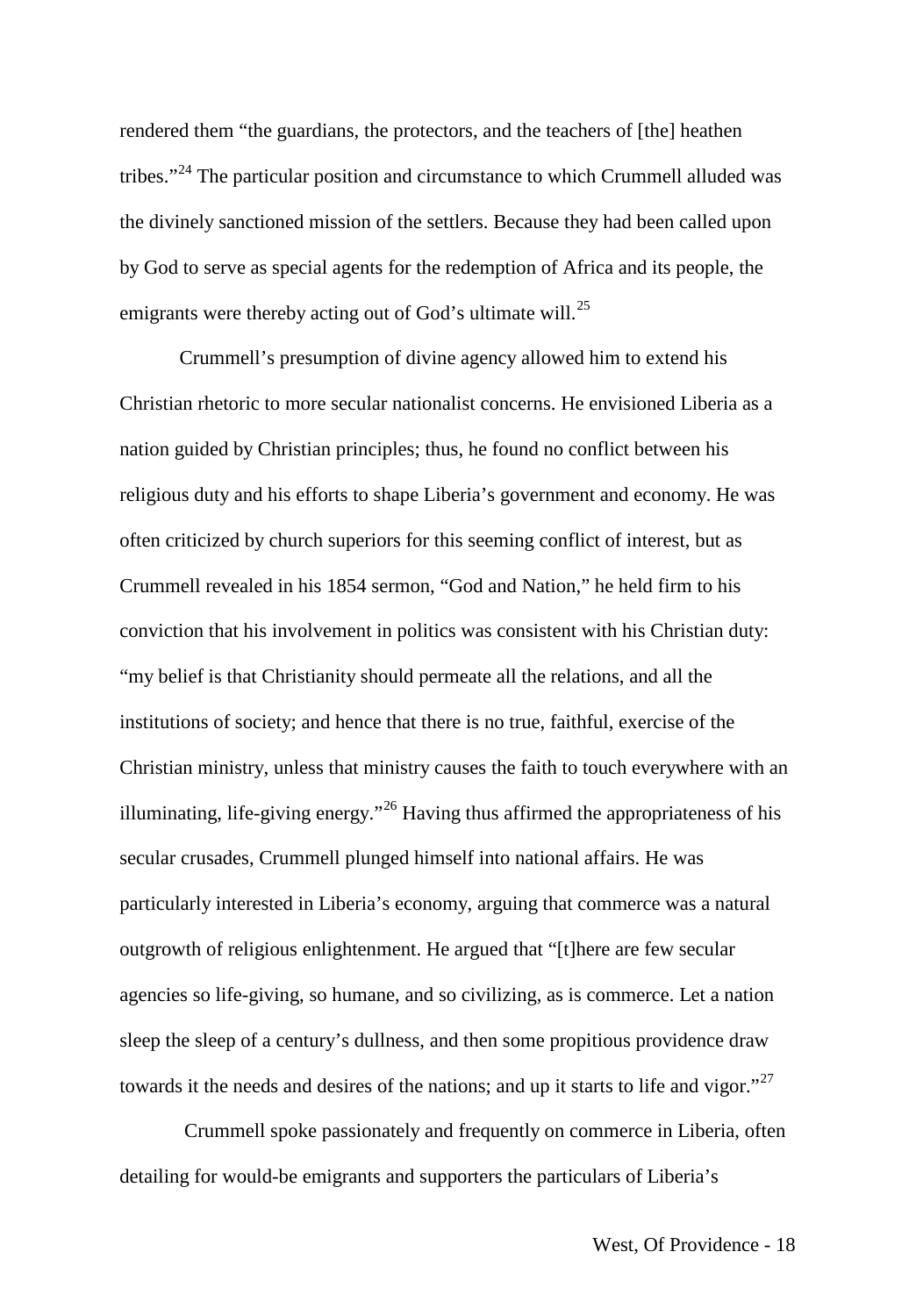economy. For nearly two decades Crummell represented Liberia as a rising economic presence in Africa, often citing their cotton, coffee and palm oil production and growth in farming as evidence. He challenged anti-colonizationists, touting the potential for black wealth in Liberia as clear confirmation of the overall benefit of emigration. He suggested to his black skeptics that Africa was the providential inheritance of blacks, and its wealth was there waiting for blacks to seize what God has provided them. Crummell could not imagine that even his most confirmed skeptics would reject such a legacy: "How great so ever the diversities of opinion upon these points, on this platform, Douglass and Delany can stand beside the foremost citizens and merchants of Liberia. Hence those men whose feelings are the most averse to any thing like colonization, cannot object to the promotion of trade and the acquisition of wealth."<sup>[28](#page-30-9)</sup>

From his early to his final years in Liberia, Crummell maintained a providential rhetoric that tied the mission of African redemption to the rise of black wealth. As early as 1855, Crummell conveyed his concerns to fellow Liberians that the wealth of Africa might be enjoyed by those other than  $A$ fricans.<sup>[29](#page-30-10)</sup> While Crummell envisioned an economically prosperous Africa, he did not imagine that African wealth should be controlled by native Africans. Again, black Americans were to be the agents of God's divine plan for Africa's economic prosperity: under this supposition Crummell campaigned tirelessly for black emigration to Liberia. He maintained that the emigrants were charged with establishing laws, schools and religious institutions that would civilize the natives. Crummell maintained a distance between natives and emigrants, with natives as outsiders to the Republic and emigrants as citizens. While native Liberians occupied most of the land in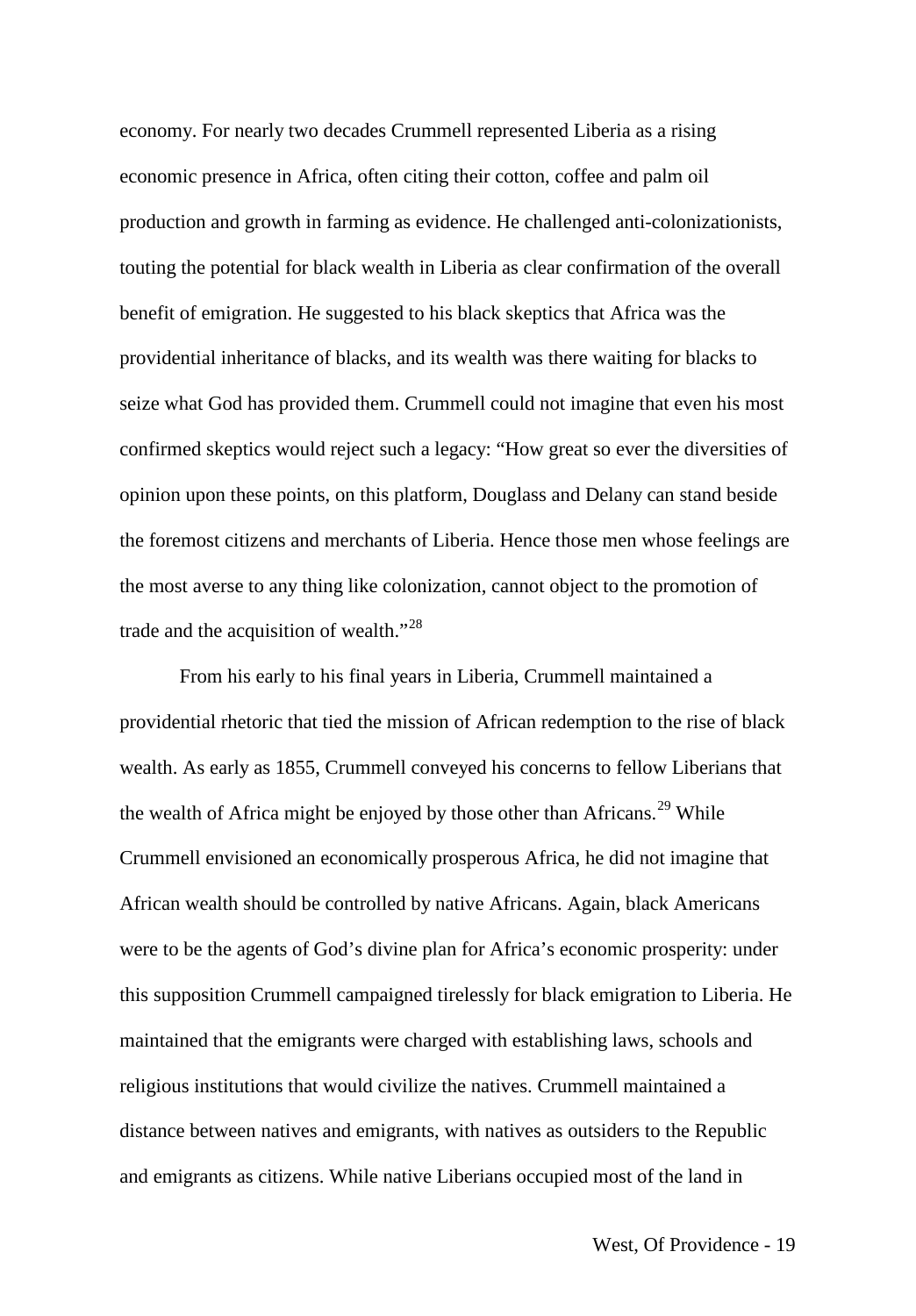Liberia, Crummell did not recognize their right to land, nor did he acknowledge them as fit to have governmental or economic power. Like white settlers in early America, who under the guise of their proclaimed providential mission refused to recognize the Native Americans' rights to property and wealth, Crummell subordinated native people and their interests. Crummell's design for a great Liberia called for a nation of workers subordinate to the authority of a small emigrant ruling class --an image that is strikingly similar to America's plantation South. He offered a perplexing vision of a once enslaved and exploited people returning to their ancestral homeland, but not as welcomed kin. The Liberian settlers were to lord over the natives much like the white settlers in America had assumed both ownership and authority of Native American lands and people.

#### The Fading Light

Given Crummell's cursory acknowledgment of the concomitant extermination of indigenous people and the brutal exploitation of African people in the providential making of America, his indifference to native Africans was not altogether remarkable. Crummell sought a nation for blacks like himself to bring to fruition their elitist desires, and this included the desire for material gain. In an 1870 address to fellow Liberians he revealed this most poignantly as he exclaimed, "a common complaint throughout the length and breadth of the land . . . [is] the slowness of our accumulation of wealth!"<sup>[30](#page-30-4)</sup> These words, however, delivered within two years of Crummell's departure from Liberia, hint at the elusiveness of his vision.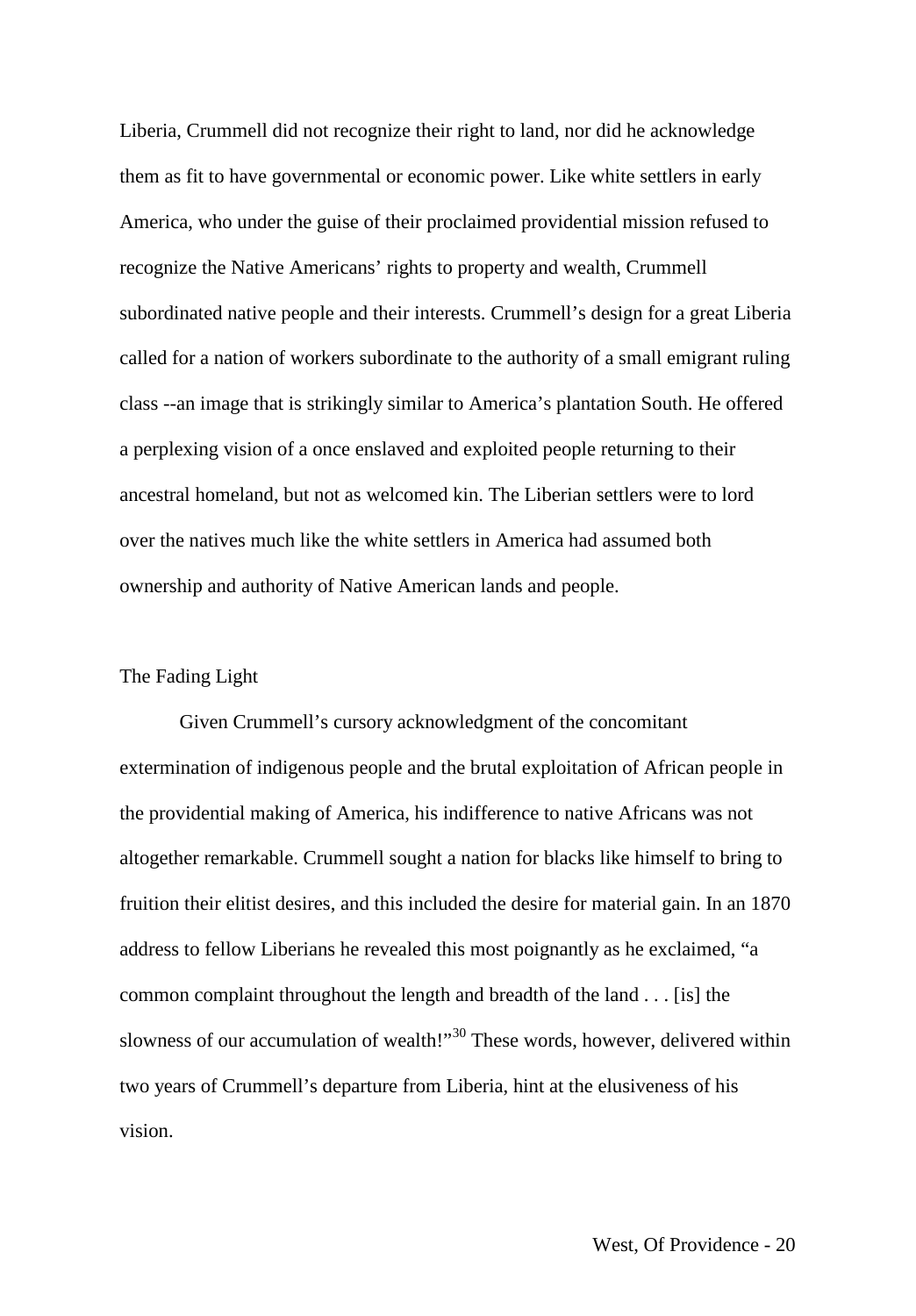Having spent nearly twenty years in Liberia, with no wealth of his own and no signs of the AngloAfrican empire he had anticipated, Crummell recommended that "nothing but a complete, but healthful, revolution of plans and policies, can give this nation success and aggrandizement."[31](#page-30-11) While he still asserted the providential authority of the emigrants to govern and guide Liberia's emergence, his call for a "revolution of plans and policies" reveals the failure of his AmericoLiberian vision. Ironically, Liberia experienced a major change in 1870, but not the revolution Crummell anticipated. In the aftermath of the 1870 election, the dominance of the mulatto political faction was threatened, and Liberia was thrown into civil unrest. This political turmoil precipitated the end of Crummell's Liberian mission. In 1872 he departed, leaving a predominant native population that still held to its traditional religions, languages and cultural practices,

In part, Crummell's failed discourse resulted from his own blind desire; however, if we turn to the title of Audre Lorde's frequently cited essay, "The Master's Tools Will Never Dismantle the Master's House," we can understand Crummell's failure more critically as a miscalculation of the transportability of discourse.[32](#page-30-5) Can the master's discourse be used to overthrow the master and liberate one's self? Crummell's providential rhetoric suggests not. Crummell could not seamlessly transform America's rhetoric of divine providence into a rhetoric of black nationalism. America's Puritans had a divine mission --they were bringing to fruition the promise of a New Canaan. To fulfill their providential calling, however, they had to free themselves from the religious tyranny of an earthly enemy --the Church of England. Like the Puritans, Crummell claimed that his was a divinely ordained mission: he did not, however, tie his providential rhetoric to the liberation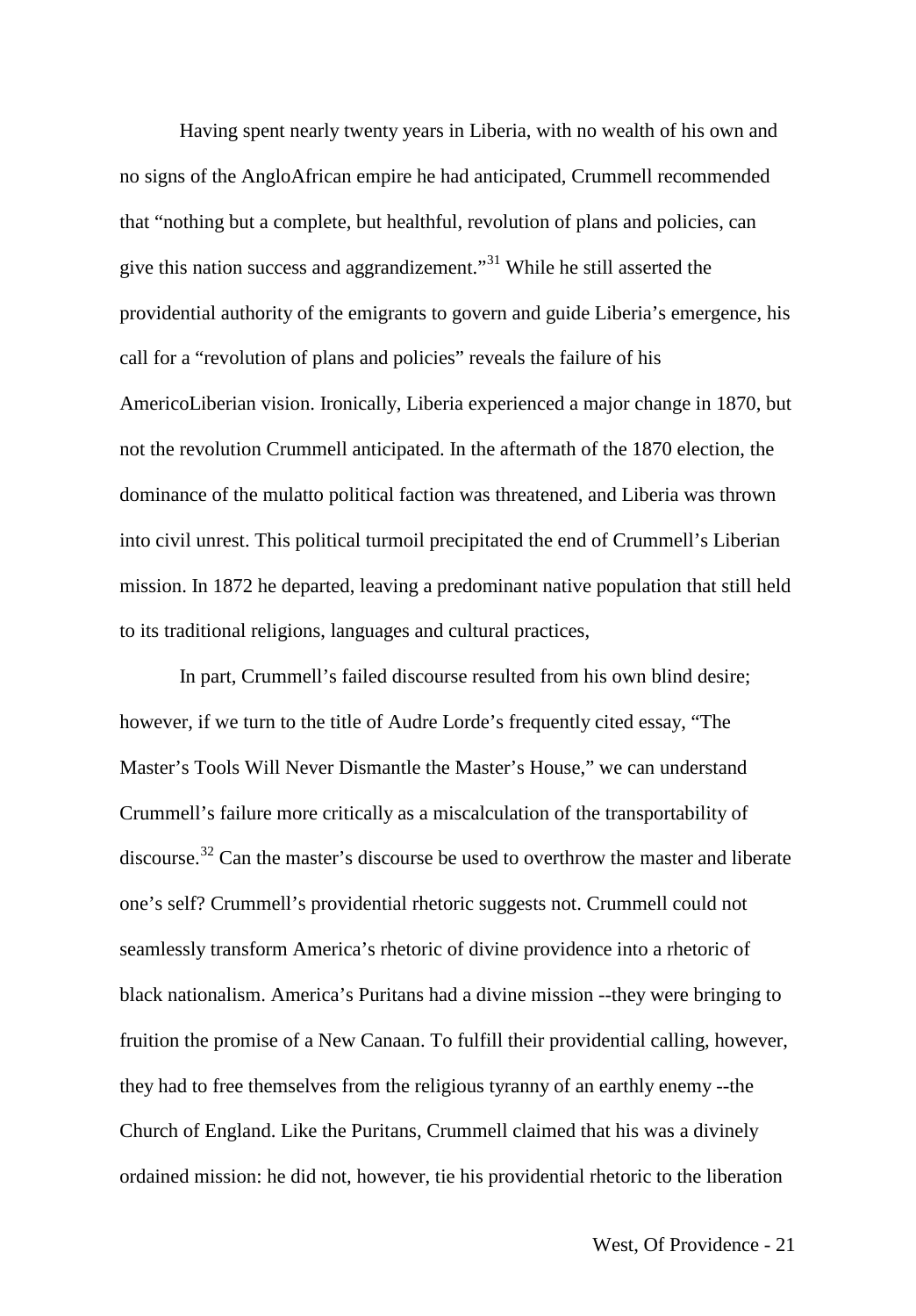of emigrants or native Liberians from their earthly enemy --white enslavers and colonizers. Crummell's spiritual rhetoric of providential deliverance was weakened by its absence of a worldly struggle and a material adversary. Native Liberians faced Western invaders who usurped their people and their natural resources. Crummell did not imagine that their struggle for deliverance in this world should be merged into a rhetoric of dual deliverance. Trapped by his own discourse, Crummell could no more lead native Liberians to deliverance than he could himself.

In his nationalist rhetoric, Crummell failed to fully explore the destructive consequences suffered by native people with the coming of Westerners and Christianity. Instead, he offered an Anglocentric history of the spread of Christianity, suggesting that "[u]nder the influence of Christianity, the idea of brotherhood has been gaining influence and authority; so, likewise, the principle of national good-will has kept pace with the moral progress of the age. Ruthless brute force, unreasoning domination, no longer decide the fate of inferior nations."[33](#page-30-6) Crummell seemed unaware of the "brute force" and "unreasoning domination" that by the middle of the nineteenth century had become standard practice in European conquests across the globe. Europeans were bringing Christianity to lands and people in the most remote of places; however, they did not bring their religion with offerings of brotherhood to the indigenous people they met. In the Americas, in Africa, and in Asia, Europeans were seeking to expand their empires and their wealth, and in most cases, native inhabitants paid severely in loss of life, land and culture. Crummell's ahistorical reading of AngloChristianity and colonialism provided a missionary discourse for his Liberian campaign, but at a cost that Crummell was unable to fully recognize. He acknowledged that "[n]o people lose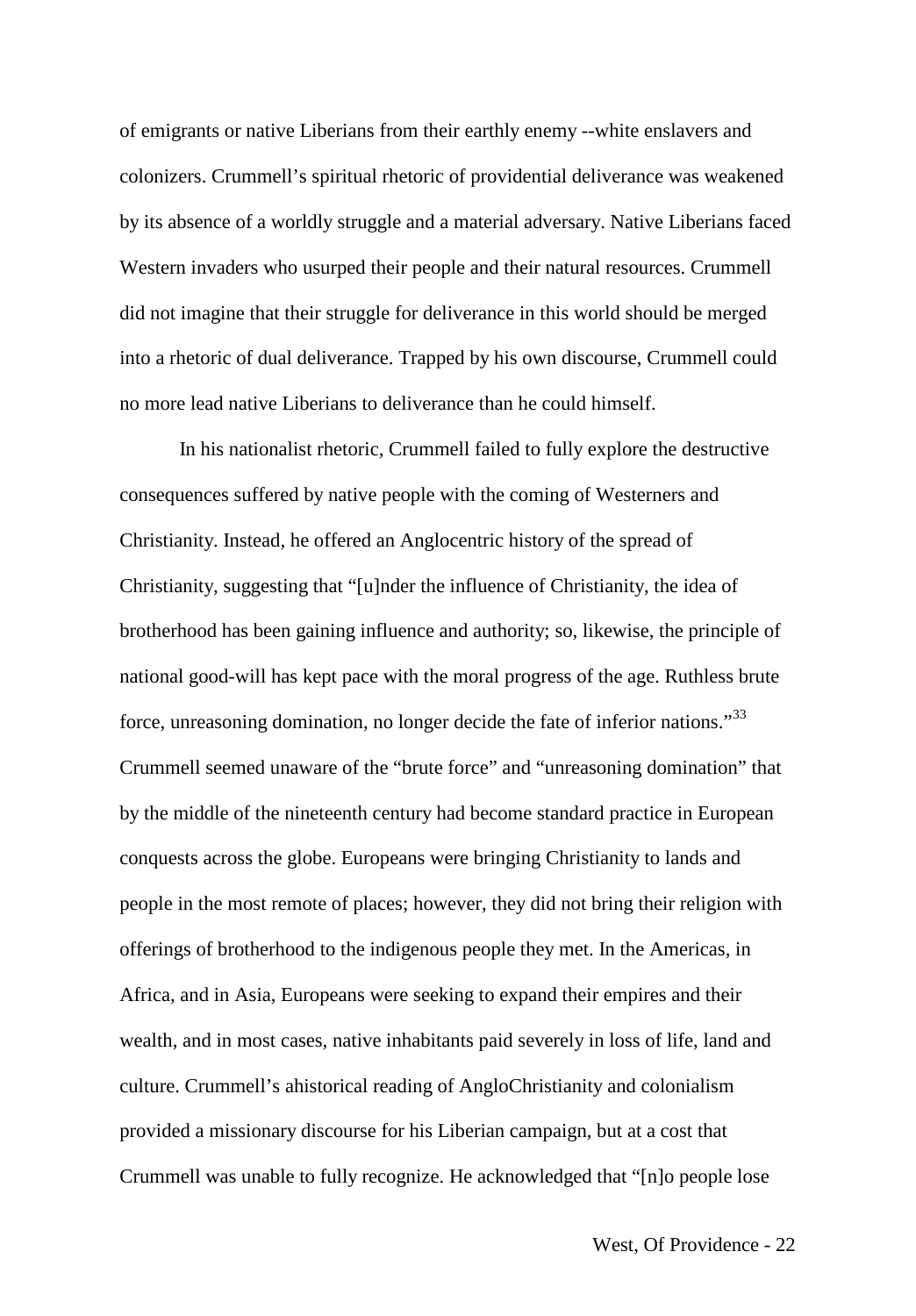entirely their native tongue without the bitter trial of hopeless struggles, bloody strife, heart-breaking despair, agony, and death!" He explained, however, that "this fact of humiliation seems to have been one of those ordinances of providence, designed as a means for the introduction of new ideas into the language of a people; or to serve, as the transitional step from low degradation to a higher and nobler civilization."[34](#page-30-13) Crummell's reduction of "bloody strife," "despair," and "death" to mere "humiliation" exemplifies his propensity to disregard the severe sufferings of those who were being civilized. Most importantly, in his hegemonic vision, he failed to consider that in the eyes of native Africans the promise of Christian redemption and Western Civilization might not be a sufficient reward for their loss and suffering.

Crummell's failed rhetoric highlights native Liberians' resistance to a Western hegemonic discourse that intrinsically threatened their humanity and identity. To abandon their language for English and to accept this as a necessary step to divine grace and human progress would have amounted to self-erasure. They understood better than Crummell his assertion that "a language acts in divers ways, upon the spirit of a people."<sup>[35](#page-30-17)</sup> It was perhaps their understanding that language has the power to negate or erase the human self that guided native Liberians to resist the adoption of English. Unlike Crummell, they were not inclined to forsake their language for the language of the invaders. Crummell's premise that language is a force that can both act on and be acted upon by people was not lost on native Liberians. They seemed to understand better than Crummell that those who are forcibly subjected to a language can and often do appropriate that language to resist its domination.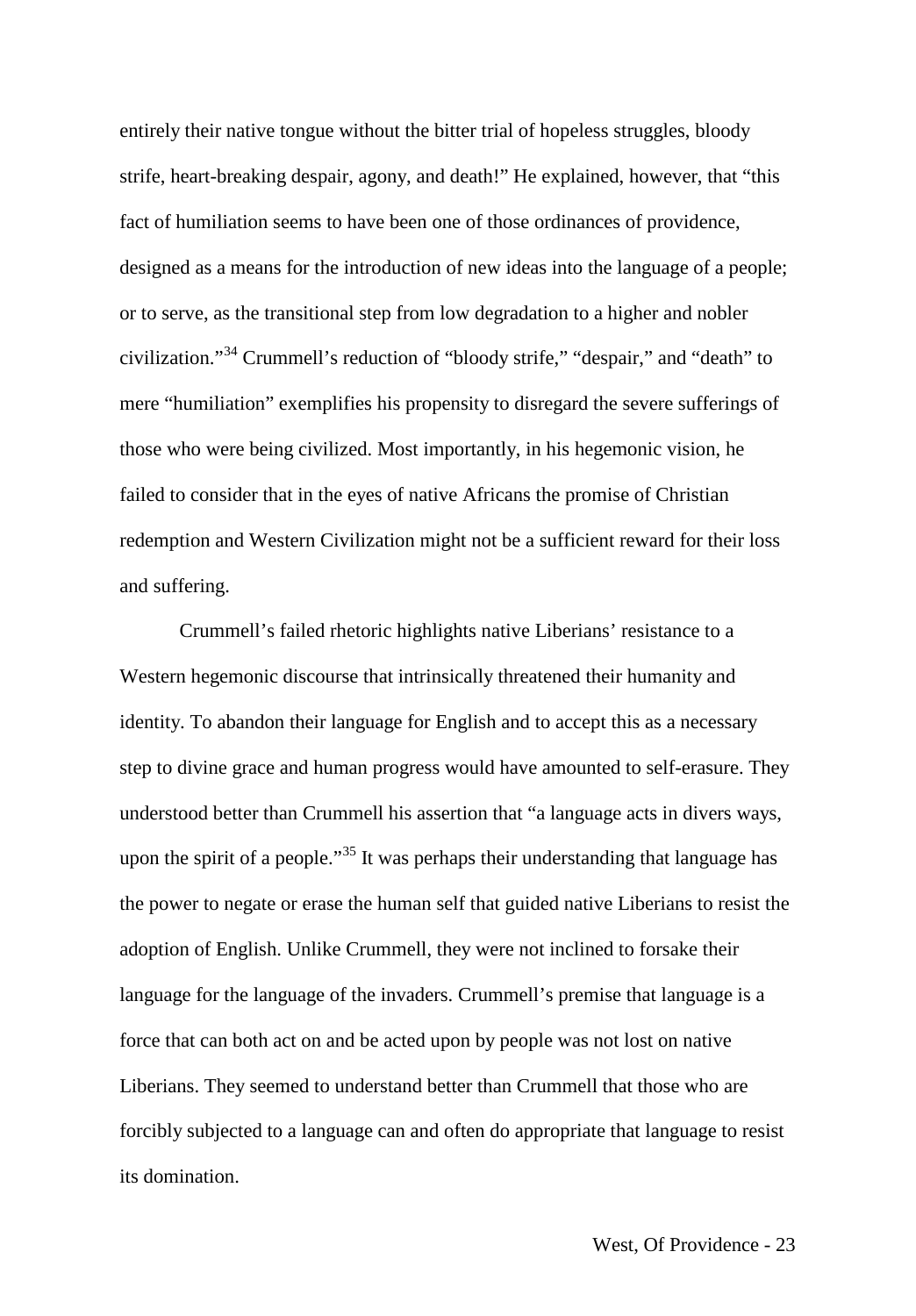Crummell promoted the appropriation of English, however, not as a form of resistance, but rather as a means of assimilation. The appropriation of English by Africans would represent their transformation into Anglo-Africans, who, after taking on the spirit of that language would leave their African sensibilities behind. Crummell was never able to influence a widespread adoption of English among native Liberians, and even as he promoted English, he seemed paradoxically aware that Africans who took up this language did so only on their own terms. He noted that in many instances natives who showed no other inclination for Western ways spoke English with clarity and distinction.<sup>[36](#page-30-14)</sup> Rather than understanding this as an example of a people acting upon a language --in this case, native Liberians defining and restricting English to a language of trade and external negotiation --he considered this an example of African heathenism unchecked.

To witness the fulfillment of his Liberian vision, Crummell required native Liberians to acknowledge their inferior status and to submit themselves to a makeover under the authority of their emigrant brethren. Native Liberians would not comply: their resistance rendered Crummell's rhetoric little more than words. While the AngloAmerican model of providence that informed Crummell's rhetoric was no more providential than Crummell's vision, it could be recorded as such because the American settlers won out over their native adversaries. History suggests that providence requires the accompanying hand of force. Low emigrant numbers and insufficient national wealth and might presaged the unlikely fruition of Crummell's providential vision; however, it was his ahistorical reading of Christianity and colonialism that sealed his failure. Crummell accepted readings of black Africa as a land marked by an inferior people and culture. He expected native Liberians to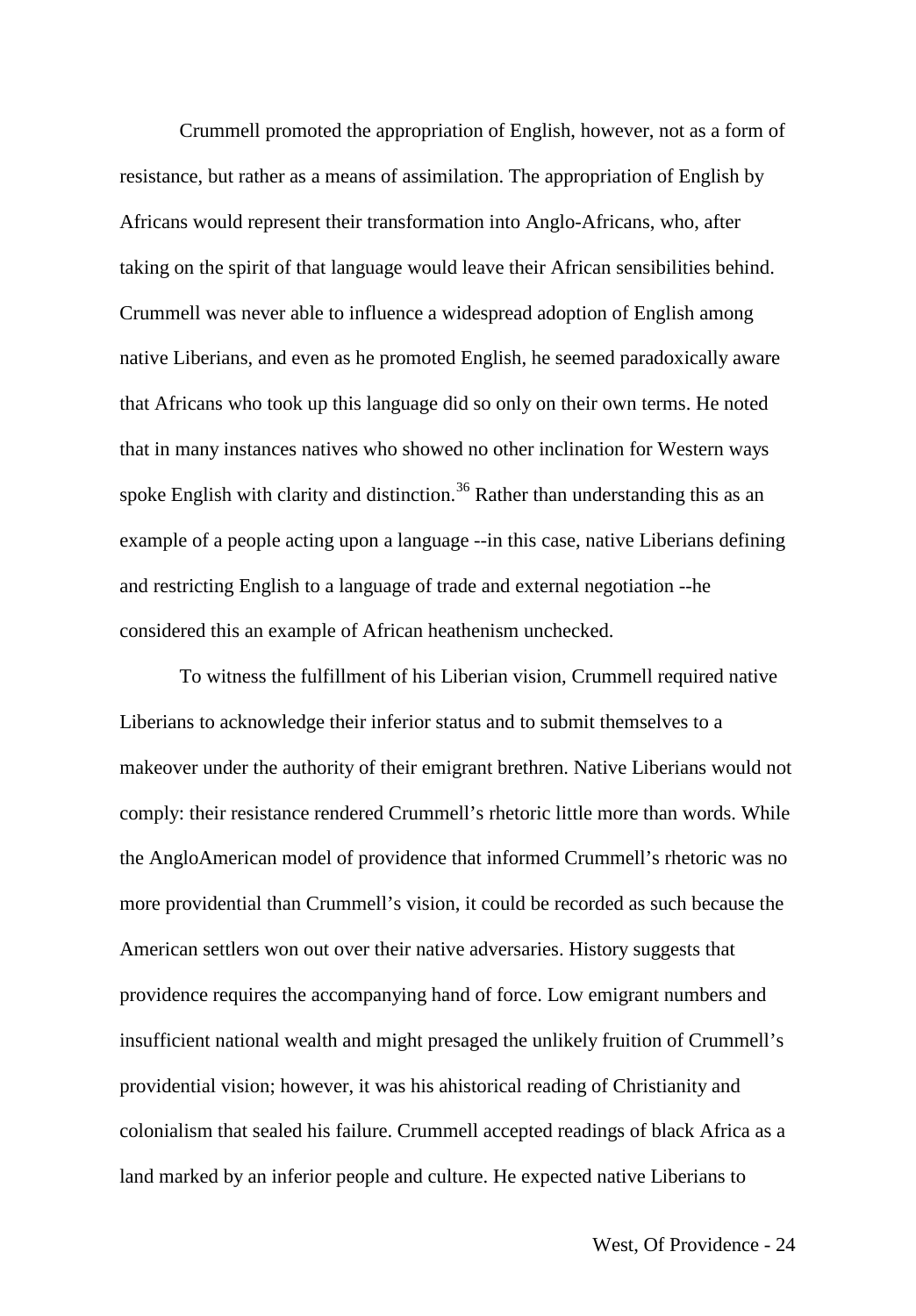accept this Anglocentric gaze and to then cheerfully submit to make themselves over in the image of their white superiors.

Crummell had constructed himself into the likeness of the white Christian conquerors that he admired; perhaps this explains why he so enthusiastically expected native Liberians to follow suit. The exemplum of nineteenth-century Western intellectualism and religiosity, he was the scholar theologian, and he had reached this height through his deliberate acculturation of all he deemed great in Western society. The legacy of his father's African identity was insignificant to Crummell's core construct of himself. He did not find that his Anglophilic worldview had cost him a meaningful link to his history and culture, and this view informed his inability to connect with the larger native Liberian population.

Crummell left a paradoxical legacy of self-love and self-loathing. Scholars have recognized him as one of the early fathers of black nationalism, but they have also noted his low estimation of black culture and history. It is this conflicting nature of Crummell's rhetoric that led to his obscurity at the dawn of the twentiethcentury African American Renaissance. Crummell had been a revered figure among the black intelligentsia of middle and late nineteenth-century America. However, as Africa became a symbol of a reclaimed ancestry in the works of many Harlem Renaissance writers, black artists and thinkers awarded less attention to black Anglophiles like Crummell. Today, scholarship on Crummell focuses primarily on his historical significance. While Crummell's activism provides significant insight into the political and cultural world of free blacks pre- and post-emancipation, his writings highlight the colonial roots of class tensions within black societies in Africa as well as America. Crummell's Liberian rhetoric especially demonstrates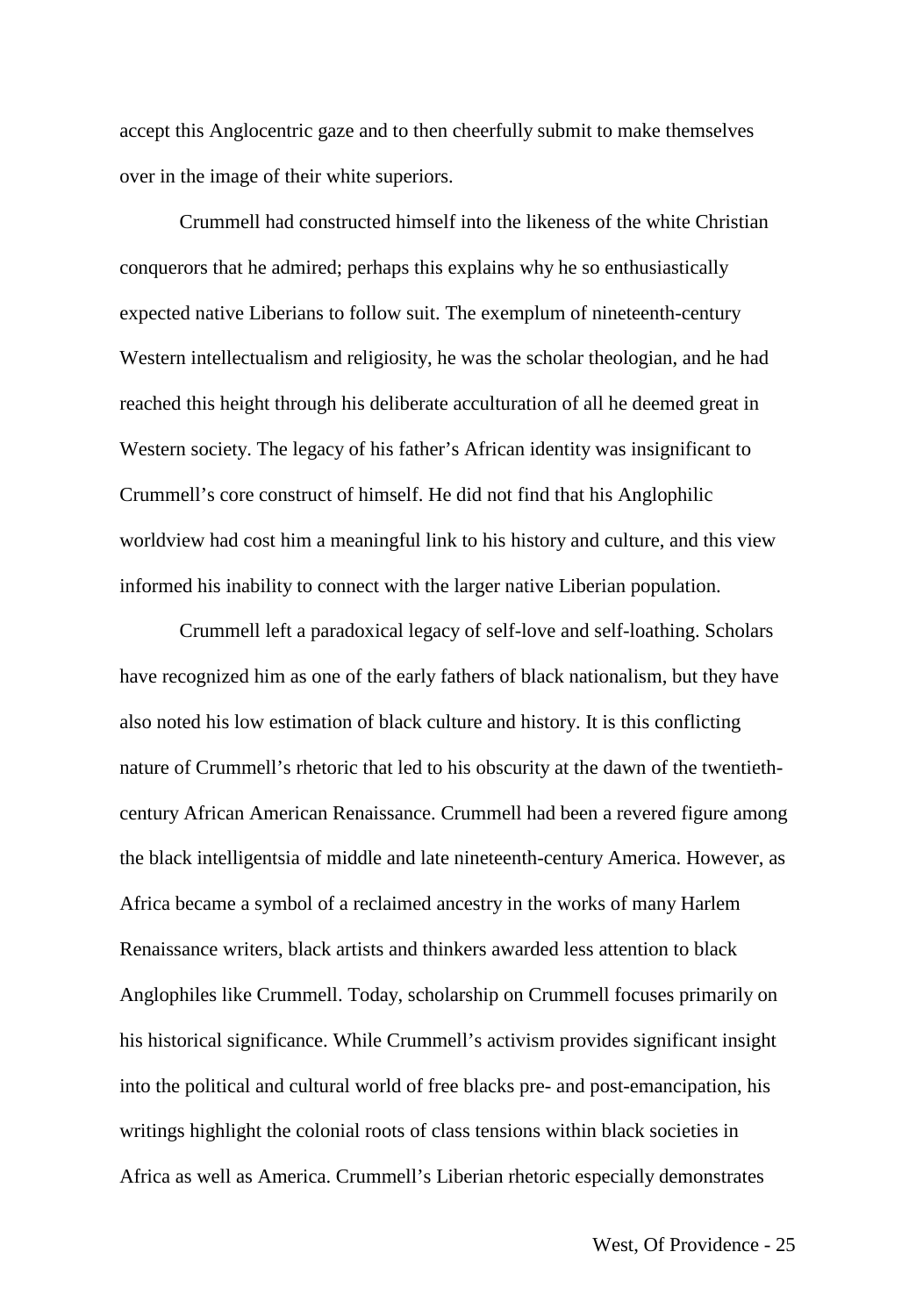how Western presumptions on the authority of the written word contributed to these tensions. Blacks took to pen and paper in great part to combat slavery and discrimination; however, many blacks internalized the notion that the written word had authority and primacy over the spoken. Crummell extended this presumption further: he would employ the written word to suggest a reality that was little more than his own desire. His providential rhetoric outlined a world in which blacks would accept a promise of deliverance that ironically delivered them over to an elite ruling class. He offered the vision of a divinely inspired leadership and the unlettered and unenlightened masses left to its charge. Although native Liberians overwhelmingly rejected this social vision, Crummell continued to offer this representation of Liberia to his American and English audiences as well as to those who lived in Liberia. As one of Liberia's few black men of letters, Crummell was considered a voice of authority in the eyes of his Western audiences. This validation fueled Crummell's rhetoric and confirmed his reputation among his intellectual peers. However, among the greater population of native Liberians, his validation from Westerners served to solidify the gulf between Crummell and themselves. His rhetoric served the interests of the masters and, thus, offered no possibilities for deliverance from their exploitation.

#### **Notes**

<sup>1</sup> The full communication can be found in *The (Rochester, New York) North Star*, June 15, 1849.

<sup>2</sup> *(Rochester, New York) Frederick Douglass' Paper*, 31 August 1855.

<u>.</u>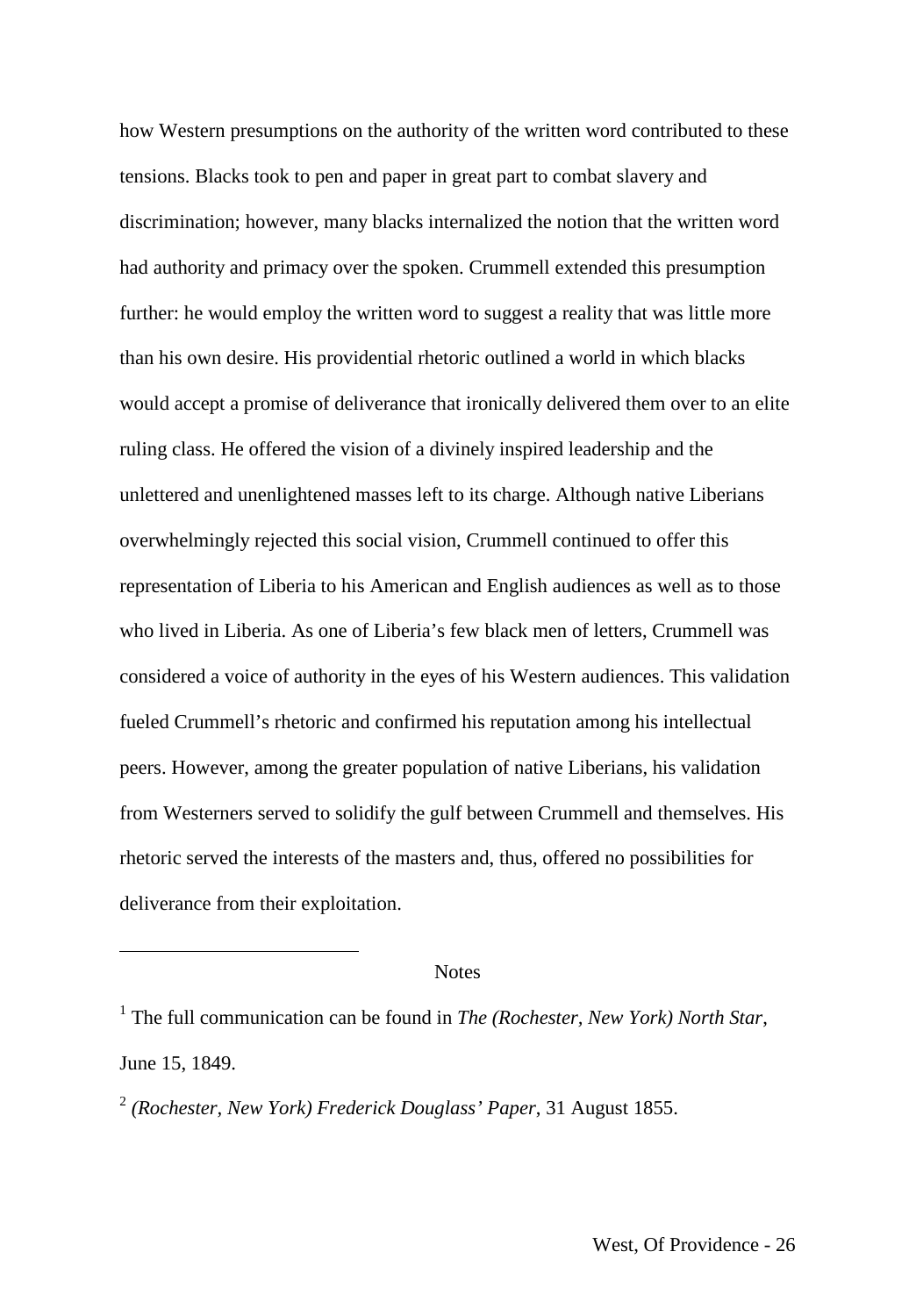3 Alexander Crummell, "Hope for Africa," in *The Future of Africa* (1862; reprint, New York: Negro Universities Press, 1969), 295-96.

4 Wilson Jeremiah Moses, *Alexander Crummell: A Study of Civilization and Discontent* (New York: Oxford University Press, 1989), 6-7.

<sup>5</sup>Alexander Crummell, "Emigration, an Aid to the Evangelization of Africa," in

*Africa and America* (1891; reprint, Miami, FL: Mnemosyne Publishing, 1969), 422.

<sup>6</sup> James Fairhead, Tim Geysbeek, Svend E. Holsoe, and Melissa Leach, eds.,

Introduction to *African-American Exploration in West Africa: Four Nineteenth-*

*Century Diaries* (Bloomington: Indiana University Press, 2003), 18-23.

 $<sup>7</sup>$  For a more detailed account of biblical typology in early American discourse see</sup> Thomas M. Davis, "The Traditions of Puritan Typology," in *Typology and Early American Literature*, ed. Sacvan Bercovitch (Amherst, University of Massachusetts Press, 1972). Additionally, Sacvan Bercovitch, *Puritan Origins of the American Self* (New Have: Yale University Press, 1975) is a landmark study of the Puritan influence in the discourse of American identity.

<sup>8</sup> See William Bradford, *Of Plymouth Plantation* (NY: Knopf, 1952) for Bradford's detailed account of the Puritans' providential destiny.

<sup>9</sup> Alexander Crummell, "The Relations and Duties of Free Colored Men in America to Africa," in *The Future of Africa*, 254.

<span id="page-27-0"></span><sup>10</sup> Crummell, "The Relations and Duties of Free Colored Men in America to Africa," 255.

<sup>11</sup> Charles Johnson, *Bitter Canaan* (New Brunswick: Transaction Books, 1987) explores the dynamics of this historical confrontation, capturing the Puritan-like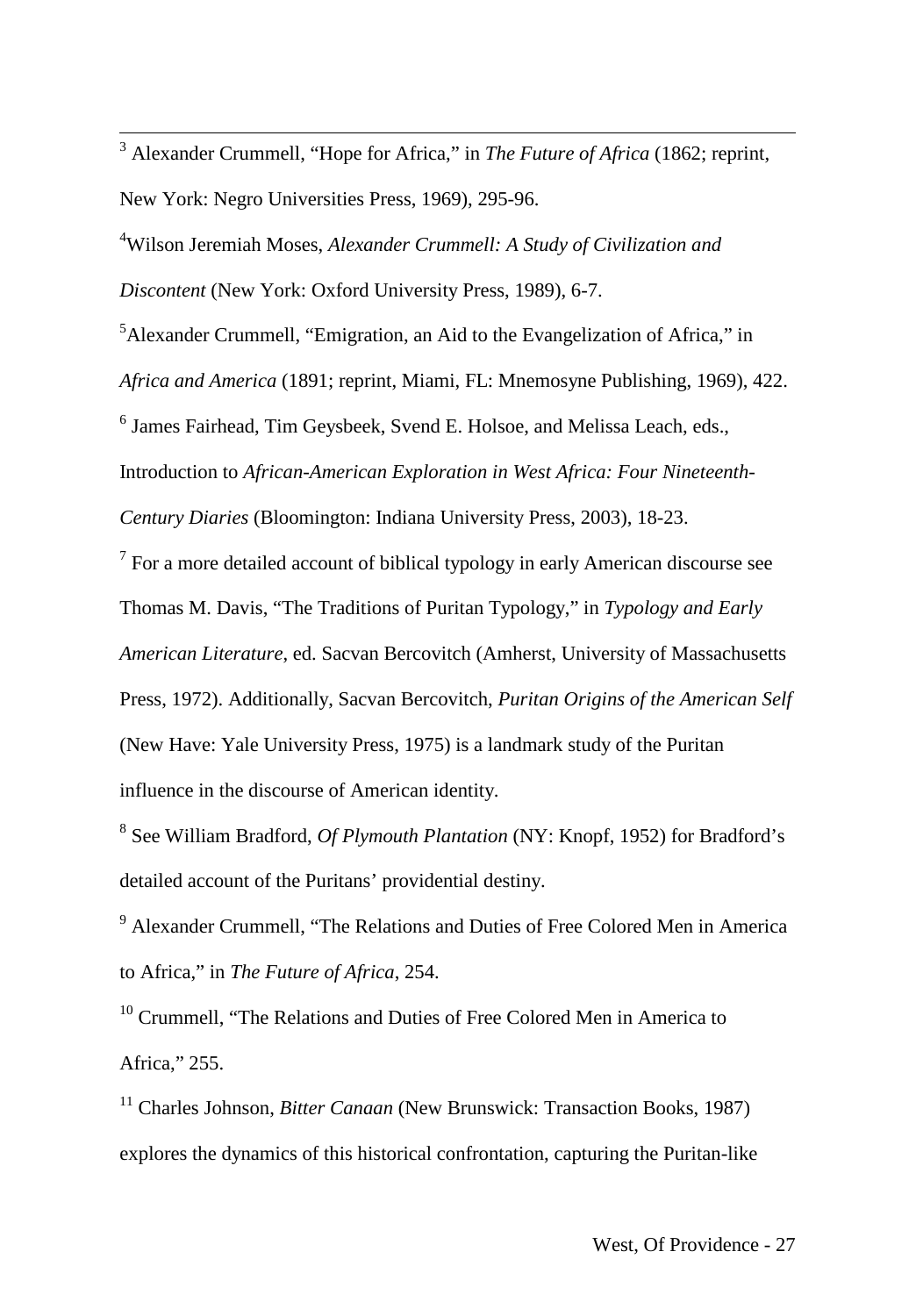discourse that gave the emigration mission a tone of divine purpose. We get a sense of the enduring threads of detestation and discontent woven first in the earliest clashes between emigrant and native Liberians in Johnson's study, as well as in works such as Diane Frost's *Work and Community among West African Migrant Workers Since the Nineteenth Century* (Liverpool: Liverpool University Press, 1999), Catherine Reef's *This Our Dark Country: The American Settlers of Liberia*  (New York: Clarion Books, 2002), and Claude Clegg's *The Price of Liberty: African Americans and the Making of Liberia* (Chapel Hill: University of Chapel Hill, 2004),

<sup>12</sup> Alexander Crummell, "The English Language in Liberia," in *The Future of Africa*, 9.

<sup>13</sup> Crummell, "The English Language in Liberia," 20.

-

<sup>14</sup> Alexander Crummell, "The Responsibility of the First Fathers of a Country for Its Future Life and Character," in *Africa and America*, 151.

<sup>15</sup> Alexander Crummell, "The Progress of Civilization Along the West Coast of Africa," in *The Future of Africa*, 108.

<sup>16</sup> Crummell, "The Progress of Civilization along the West Coast of Africa," 146.

<sup>17</sup> Alexander Crummell, "Hope for Africa," 305.

<sup>18</sup> Alexander Crummell, "Emigration, an Aid to the Civilization of Africa," *in Africa and America*, 416.

<span id="page-28-0"></span><sup>19</sup> Alexander Crummell, "The Regeneration of Africa," in *Africa and America*, 433. Crummell errs in citing the passage as verse 28; it is verse 19.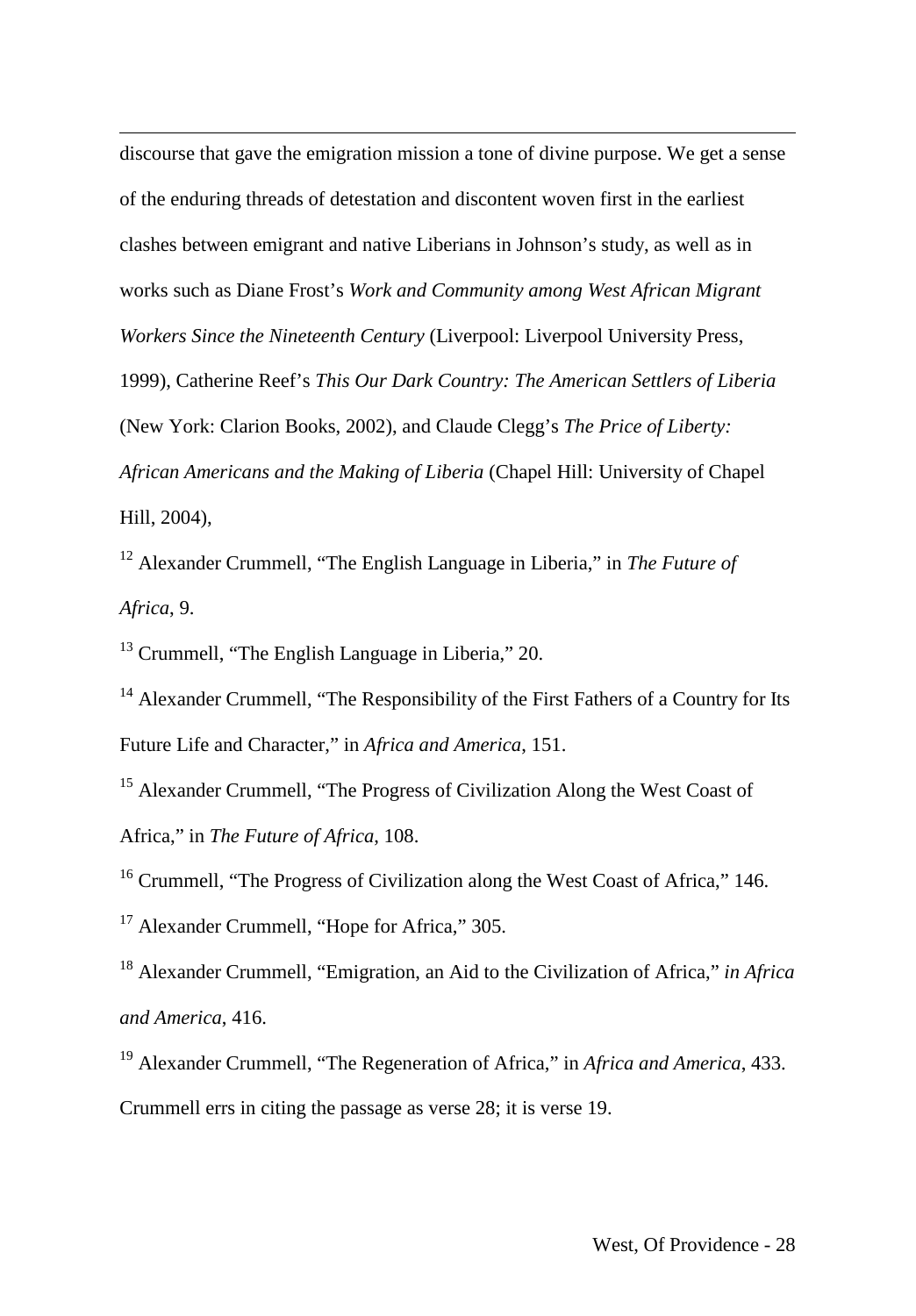<span id="page-29-0"></span><sup>20</sup> Alexander Crummell, "The Relations and Duty of Free Colored Men in America to Africa," in *The Future of Africa*, 220.

<span id="page-29-1"></span> $21$  Alexander Crummell, "Our National Mistakes and the Remedy for Them," in *Africa and America*, 189.

<sup>22</sup> Crummell, "Our National Mistakes," 170.

<sup>23</sup> Crummell, "Our National Mistakes," 183.

<sup>24</sup> Crummell, "Our National Mistakes," 184.

 $25$  The parallel that Crummell draws between the emigrants and the biblical stories of Joseph and Moses resonate in this assertion. The stories of Joseph and Moses illustrate biblical emigration, and the two patriarchs highlight God's entrustment of his authority to human agents.

<sup>26</sup> Alexander Crummell, "God and Nation," in *The Future of Africa*, 151.

<sup>27</sup> Alexander Crummell, "The Duty of a Rising Christian State," in *The Future of Africa*, 71.

<sup>28</sup> Alexander Crummell, "The Relations and Duty of Free Colored Men in America to Africa," 245.

 $29$  Crummell, "The Duty of a Rising Christian State," 89-90.

<sup>30</sup> Crummell, "Our National Mistakes," 176.

<sup>31</sup> Crummell, "Our National Mistakes," 169.

<sup>32</sup> The full essay can be found in Audre Lorde, *Sister Outsider* (Trumansburg, NY: Crossing Press, 1984).

<sup>33</sup> Alexander Crummell, "The Duty of a Rising Christian State," in *The Future of Africa*, 67.